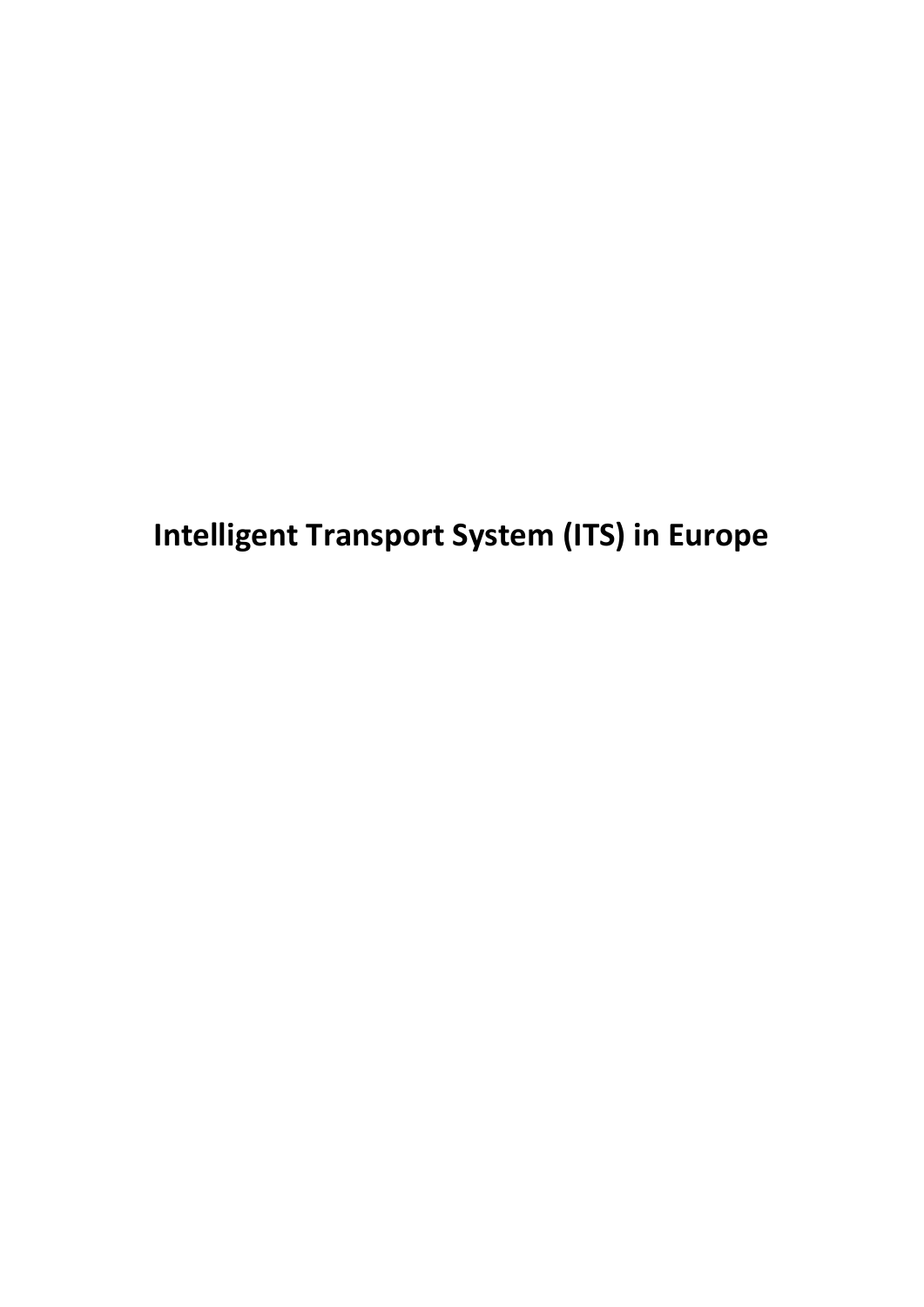# Table of Contents

| 4.4 Annexure 4: List of Technical Specifications and Technical Reports by oneM2M  30 |  |
|--------------------------------------------------------------------------------------|--|
|                                                                                      |  |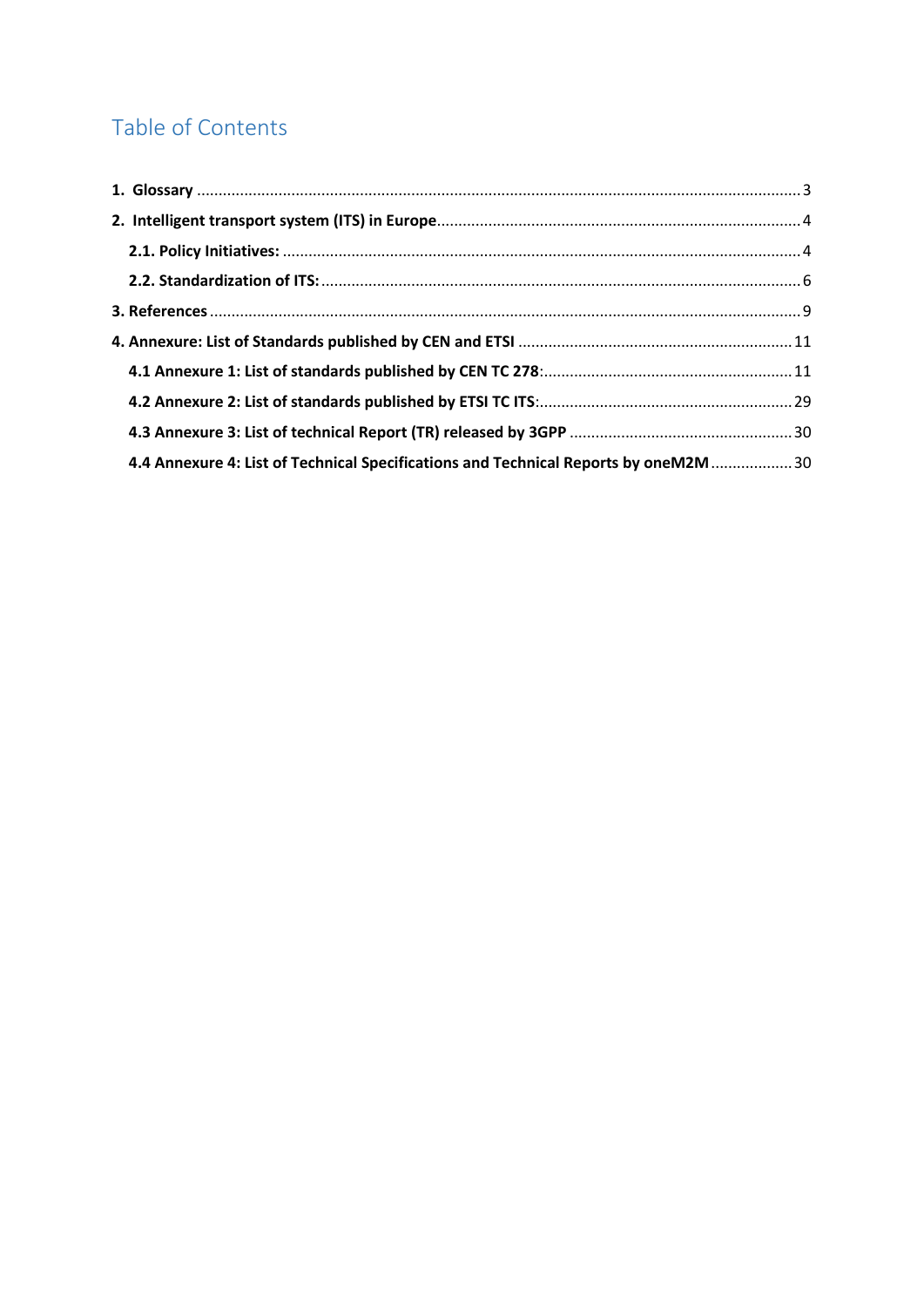## <span id="page-2-0"></span>**1. Glossary**

| 1  | <b>ITS</b>       | <b>Intelligent Transport Systems</b>                                                         |
|----|------------------|----------------------------------------------------------------------------------------------|
| 2  | <b>CEN</b>       | European Committee for Standardization                                                       |
| 3  | <b>CENELEC</b>   | European Committee for Electro-technical Standardization                                     |
| 4  | <b>ETSI</b>      | European Telecommunications Standards Institute (ETSI)                                       |
| 5  | C-ITS            | Cooperative-Intelligent Transport Systems                                                    |
| 6  | ICT              | Information and Communication Technologies                                                   |
| 7  | <b>GNSS</b>      | <b>Global Navigation Satellite System</b>                                                    |
| 8  | <b>TCs</b>       | <b>Technical Committees</b>                                                                  |
| 9  | <b>ISO</b>       | International Organization for Standardization                                               |
| 10 | <b>WGs</b>       | <b>Working Groups</b>                                                                        |
| 11 | EC               | <b>European Commission</b>                                                                   |
| 12 | <b>SDOs</b>      | <b>Standards Developing Organizations</b>                                                    |
| 13 | CG               | <b>Coordination Group</b>                                                                    |
| 14 | <b>ITU</b>       | <b>International Telecommunication Union</b>                                                 |
| 15 | IEC              | <b>International Electro-Technical Commission</b>                                            |
| 16 | <b>ERTICO</b>    | <b>European Road Transport Telematics Implementation</b><br><b>Coordination Organization</b> |
| 17 | 3GPP             | 3rd Generation Partnership Project                                                           |
| 18 | $C-V2X$          | Cellular Vehicle to Everything                                                               |
| 19 | V21              | Vehicle to Infrastructure                                                                    |
| 20 | V <sub>2</sub> P | Vehicle to pedestrian                                                                        |
| 21 | <b>TS</b>        | <b>Technical Specification</b>                                                               |
| 22 | <b>TR</b>        | <b>Technical Report</b>                                                                      |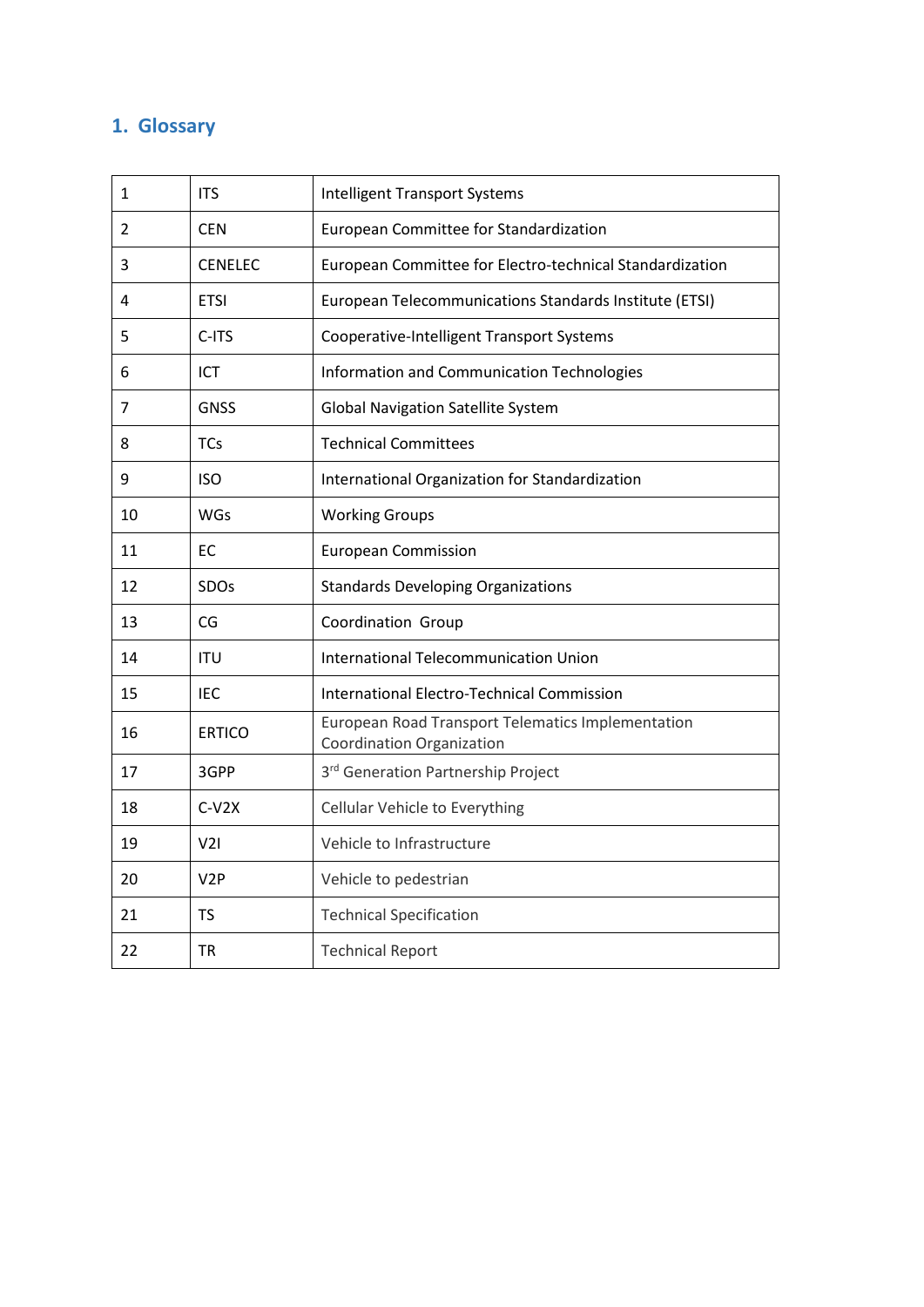## <span id="page-3-0"></span>**2. Intelligent transport system (ITS) in Europe**

Intelligent Transport Systems (ITS) add information and communications technology (ICT) to transport infrastructures and vehicles in an effort to improve their safety, reliability, efficiency and quality. ITS services are also designed to optimize transport times and fuel consumption thus providing greener and safer transportation. However, the deployment of Intelligent Transport Systems and the provision of corresponding services are not limited to the road transport sector only, but include other domains such as railways, aviation and maritime as well.. Consequently, ITS have become the focus of a number of policy and legislative initiatives in Europe.

The European Commission has laid down the legal framework in order to accelerate the deployment of these innovative transport technologies across Europe. Furthermore, the European Commission has requested the European Standards Organizations (ESOs) to develop and adopt European standards in support of this legal framework. Not surprisingly there is considerable activity in this area by the European standards organizations CEN, CENELEC and ETSI. In Europe, the Network of National ITS Associations is a consortium of organisations with various ITS interests, with the secretariat at ERTICO - [ITS Europe \(European Road Transport Telematics Implementation](http://ertico.com/)  [Coordination scrl\)](http://ertico.com/) which is a public/private partnership promoting the development and deployment of ITS. They connect public authorities, industry players, infrastructure operators, users, national ITS associations and other organisations together.

### <span id="page-3-1"></span>**2.1. Policy Initiatives:**

In many respects today's vehicles are already connected devices. However, in the very near future they will also interact directly with each other and with the road infrastructure. In the coming years, the digitalisation of transport in general and ITS in particular are expected to take a leap forwards. As part of the [Digital Single Market Strategy,](http://ec.europa.eu/priorities/digital-single-market/) the European Commission aims to make more use of ITS solutions to achieve a more efficient management of the transport network for passengers and business.

In December 2008, the European Commission (EC) launched its Action Plan for the Deployment of Intelligent Transport Systems in Europe with the aim of accelerating and coordinating the deployment of Intelligent Transport Systems (ITS) in road transport, including interfaces with other transport modes". The Action Plan suggested a number of targeted actions to unlock the full potential of ITS in serving EU policies in the field of enhanced road safety, improved transport efficiency and reduced environmental impact and to create the momentum necessary to speed up market penetration of (rather mature) ITS applications and services.

A new legal framework [\(Directive 2010/40/EU\)](http://eur-lex.europa.eu/legal-content/EN/TXT/?uri=CELEX:32010L0040) was adopted on 7 July 2010 to accelerate the deployment of these innovative transport technologies across Europe. This Directive is an important instrument for the coordinated implementation of ITS in Europe. It aims to establish interoperable and seamless ITS services while leaving Member States the freedom to decide which systems to invest in.

Under this Directive the European Commission has to adopt within the next seven years specifications (i.e. functional, technical, organisational or services provisions) to address the compatibility, interoperability and continuity of ITS solutions across the EU. The first priorities will be traffic and travel information, the eCall emergency system and intelligent truck parking.

The European Commission also works to set the ground for the next generation of ITS solutions, through the deployment of [Cooperative-ITS \(C-ITS\),](https://ec.europa.eu/transport/themes/its/c-its_en) paving the way for automation in the transport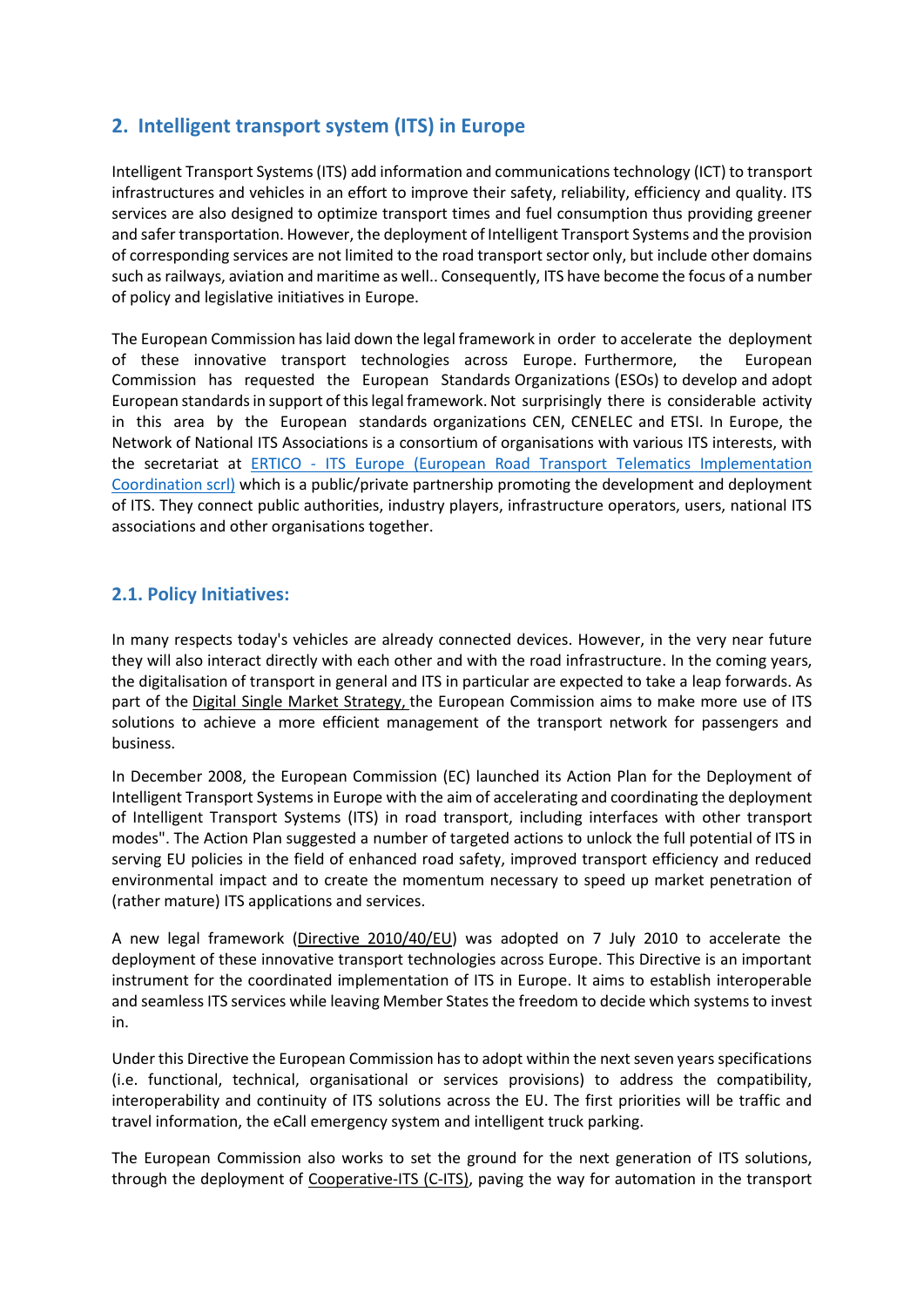sector. C-ITS, which will allow road users and traffic managers to share information and use it to coordinate their actions.

This cooperative element – enabled by digital connectivity between vehicles and between vehicles and transport infrastructure – is expected to significantly improve road safety, traffic efficiency and comfort of driving, by helping the driver to take the right decisions and adapt to the traffic situation.

These are few other initiatives of the European Commission which include Intelligent Transport Systems (ITS) in general or specific applications.

#### • **[Intelligent Car Initiative](https://www.lu.lv/materiali/biblioteka/es/pilnieteksti/transports/i2010.%20Intelligent%20car.pdf)**

The **Intelligent Car Initiative** is a policy framework set up by the European Commission to tie up all activities relating to 'intelligent' automobiles to accelerate the deployment of intelligent vehicle systems. The term covers all vehicles that are equipped with modern information and communication technologies (ICT) to increase road safety and/or the flow of traffic, or to reduce the environmental impact of road transport.

#### • **iMobility forum [\(former eSafety initiative\)](http://151.100.8.128/en/research/network/imobility-forum)**

In the beginning came the eSafety Initiative, launched by the European Commission in 2002. its main aim was to contribute to the European Commission's 2001 goal of halving the number of fatalities on Europe's roads by 2010. After years of social change that took into account traffic-related environmental issues such as fuel efficiency and reduction in pollutant exhausts to the same level of importance as traffic safety, the eSafety Initiative became part of the Commission's new Intelligent Car Initiative. The eSafety Forum not only took into account changes in the policy and social framework, but also changed its name to reflect its field of work and include ICT systems for resource-efficient and clean mobility in addition to ICT-based safety technologies: the **[iMobility](http://www.imobilitysupport.eu/imobility-forum/fin-rep) Forum** was born. iMobility forum was the first pillar of the Intelligent Car Initiative to foster development, deployment and use of intelligent vehicle safety systems and advanced driver assistance systems. [Read more](http://151.100.8.128/en/research/network/imobility-forum)

#### • **[Action Plan on Global Navigation Satellite System \(GNSS\)](https://eur-lex.europa.eu/LexUriServ/LexUriServ.do?uri=COM:2010:0308:FIN:EN:PDF) Applications**

The Global Navigation Satellite Systems (GNSS) Applications Action Plan was adopted on 14 June. The actions outlined in the document are designed to place European industry in a key position to take full advantage of the global downstream market, estimated to be worth about €100 billion. [Read more](https://eur-lex.europa.eu/LexUriServ/LexUriServ.do?uri=COM:2010:0308:FIN:EN:PDF)

#### • **[Action Plan on Urban Transport](https://ec.europa.eu/transport/themes/urban/urban_mobility/action_plan_en)**

The European Commission adopted the Action Plan on urban mobility on 30 September 2009. [Green paper on urban mobility](https://ec.europa.eu/transport/themes/urban/urban_mobility/green_paper_en) to be followed by action plan, including issues of integrated information and ticketing. The Action Plan proposed twenty measures to encourage and help local, regional and national authorities in achieving their goals for sustainable urban mobility. With the Action Plan, the European Commission presented for the first time a comprehensive support package in the field of urban mobility. [Read more](https://ec.europa.eu/transport/themes/urban/urban_mobility/action_plan_en)

#### • **[EASYWAY](https://www.its-platform.eu/highlights/easyway-programme-2007-2020-and-its-projects)**

The EasyWay Programme (2007 - 2020) provide a reference for stakeholders in ITS deployment to develop guidelines for harmonisation, to build consensus, to exchange best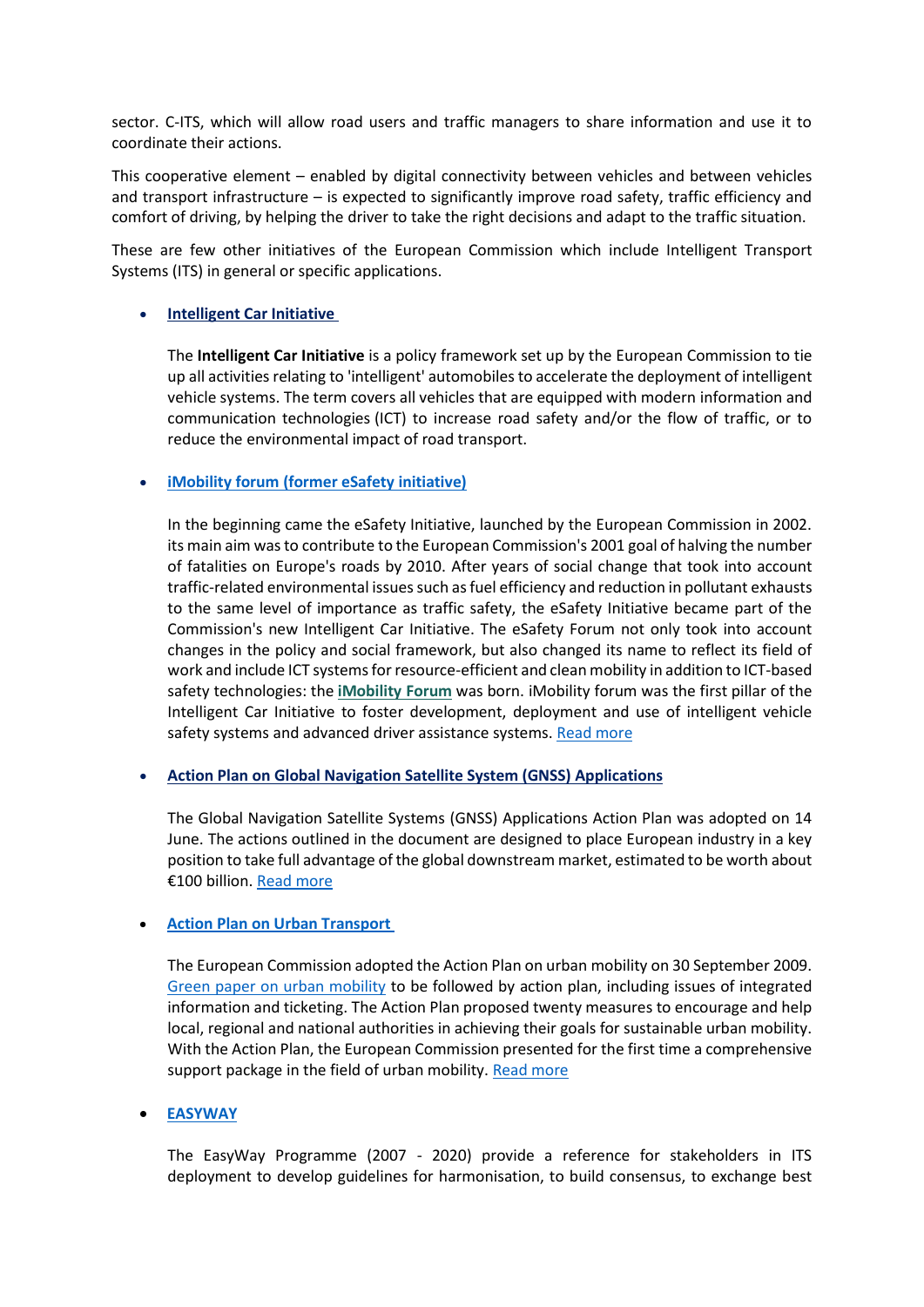practice and disseminate knowledge, to assess impacts of ITS and evaluate European deployment. By the different Project (Study and Works) generated under the EasyWay Programme, ITS deployment were and are accelerated in a harmonised way along Corridors and cross border sections of the Trans-European Transport Networks (TEN-T) Road network making better use of existing infrastructures, to realise until 2020 ambitious objectives: 25% reduction of congestion, 25% reduction of fatalities and a contribution to the climate protection objectives of 10% less GHG-emissions from traffic. [Read more](https://www.its-platform.eu/highlights/easyway-programme-2007-2020-and-its-projects)

### <span id="page-5-0"></span>**2.2. Standardization of ITS:**

The [ITS directive](https://ec.europa.eu/transport/themes/its/road/action_plan_en) is supported by mandate [M/ 453,](http://ec.europa.eu/growth/tools-databases/mandates/index.cfm?fuseaction=search.detail&id=434) and even though this mandate has formally ended there are several standards activities still under support by M/453. Getting a good understanding of what is being standardised, who is working with what, and the importance and impact of the standardisation for ITS stakeholders is thus important.

Within ITS standardisation there are Technical Committees (TCs) of three Standards Development Organisations (SDOs) which are of special interest for the European domain. These are [CEN TC 278,](http://www.itsstandards.eu/) [ETSI TC ITS,](http://www.etsi.org/technologies-clusters/technologies/automotive-intelligent-transport) ERM TG37 an[d ISO TC 204.](https://www.iso.org/committee/54706.html)

- [CEN TC 278:](http://www.itsstandards.eu/) CEN/TC 278 is responsible for managing the preparation of standards in the field of Intelligent Transport Systems (ITS) in Europe. It serves as a platform for European stakeholder to exchange knowledge, information, best practices and experiences in ITS. [CEN/TC 278](http://www.itsstandards.eu/tc278) has a number o[f Working Groups \(WG\),](http://www.itsstandards.eu/wgs) each responsible for a specific ITS area:
	- **WG 1: [Electronic Fee Collection](http://www.itsstandards.eu/efc)**
	- **WG 3:** [Public Transport](http://www.itsstandards.eu/pt)
	- **WG 7:** [ITS Spatial Data](http://www.itsstandards.eu/spatial-data)
	- **WG 8:** [Road Traffic Data](http://www.itsstandards.eu/rtd)
	- **WG 10**: Human [Machine Interfacing](http://www.itsstandards.eu/hmi)
	- **WG 12:** [Vehicle identification](http://www.itsstandards.eu/avi)
	- **WG 15**: e [safety / eCall](http://www.itsstandards.eu/ecall)
	- **WG 16:** [Cooperative ITS](http://www.itsstandards.eu/cits)
	- **WG17:** [Urban-](http://www.itsstandards.eu/urban-its) ITS

#### **The following documents are relevant for the standardization work in CEN/TC 278:**

- **[Directive 2004/52/EC](https://eur-lex.europa.eu/LexUriServ/LexUriServ.do?uri=OJ:L:2004:200:0050:0057:EN:PDF) (EFC directive)** on the interoperability of electronic road toll systems in the Community.
- **Mandate M/338 [on Electronic Fee Collection](http://ec.europa.eu/growth/tools-databases/mandates/index.cfm?fuseaction=search.detail&id=216)** in support of Interoperability of electronic road toll systems in Europe.
- **[Commission Decision 2009/750/EC](https://eur-lex.europa.eu/eli/dec/2009/750/oj)** on the definition of the European Electronic Toll Service and its technical elements
- **[Directive 2010/40/EU](https://eur-lex.europa.eu/LexUriServ/LexUriServ.do?uri=OJ:L:2010:207:0001:0013:EN:PDF) (ITS directive)** on the framework for the deployment of Intelligent Transport Systems in the field of road transport and for interfaces with other modes of transport
- **[Mandate M/546 on Urban ITS](http://ec.europa.eu/growth/tools-databases/mandates/index.cfm?fuseaction=search.detail&id=568)** on Intelligent Transport Systems (ITS) in urban areas in support of [Directive 2010/40/EU](https://eur-lex.europa.eu/LexUriServ/LexUriServ.do?uri=OJ:L:2010:207:0001:0013:EN:PDF) on the framework for the deployment of Intelligent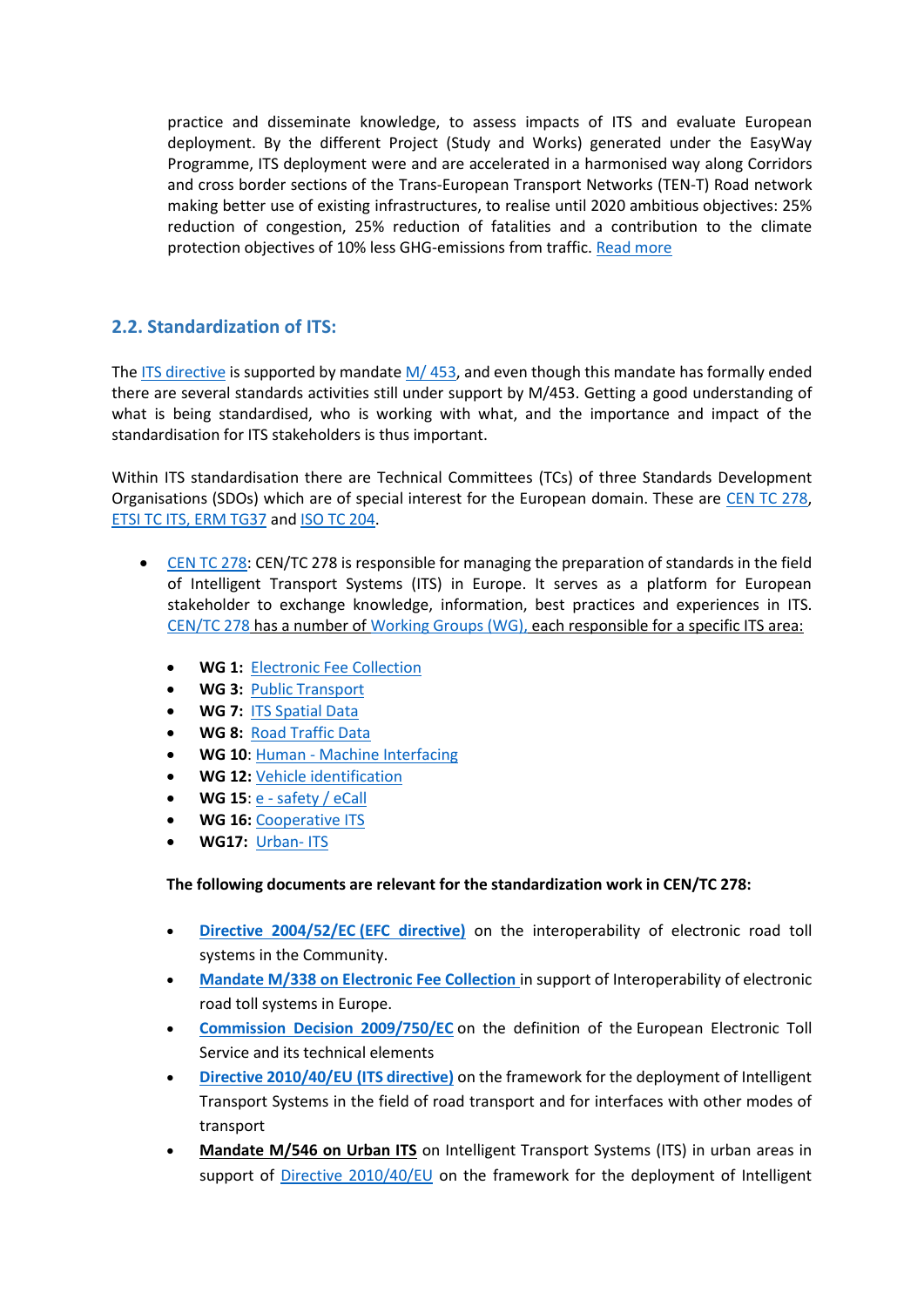Transport Systems in the field of road transport and for interfaces with other modes of transport.

- **Mandate M/453 [on Co-operative systems](http://ec.europa.eu/growth/tools-databases/mandates/index.cfm?fuseaction=search.detail&id=434)** for Intelligent Transport in the field of information and communication technologies to support interoperability of cooperative systems for intelligent transport in Europe.
- The EC **[Rolling plan for ICT standardization](https://ec.europa.eu/digital-single-market/en/news/rolling-plan-ict-standardisation-0)** provides an overview of the needs for preliminary or complementary ICT standardisation activities to be undertaken in support of EU policy activities.

### **List of Standards developed by CEN TC 278 on intelligent transport systems (ITS) is available as [Annexure 1.](#page-10-1)**

• [ETSI TC ITS:](http://www.etsi.org/technologies-clusters/technologies/automotive-intelligent-transport) TC ITS develops standards related to the overall communication architecture, management (including e.g. Decentralized Congestion Control), security as well as the related access layer agnostic protocols: the physical layer (e.g. with ITS-G5), Network Layer, Transport Layer (e.g. with the GeoNetworking protocol), Facility Layer, (e.g. with the definition of facility services such as Cooperative Awareness - CA, Decentralized Environmental Notification - DEN and Cooperative Perception – CP, used by the ITS applications).

#### **ETSI TC ITS has created five Working Groups (WGs) given below:**

- **WG1:** Application Requirements & Service
- **WG2:** Architecture & Cross Layer
- **WG3:** Transport & Network
- **WG4:** Media & Medium related
- **WG5:** Security
- [ERM TG37:](https://portal.etsi.org/tbsitemap/erm/ermtor/ermtg37tor.aspx) ERM TG37 covers ITS (road transport) Harmonised Standards and other relevant deliverables. ERM TG37 has a close relationship with TC ITS and acts as its vehicle into ERM related deliverables. ERM TG37 conducts their meeting as joint meetings with TC ITS WG 4 since maintenance work on the harmonised standards be carried out jointly managed between TC ERM and TC ITS.

#### **List of latest published ETSI standards on intelligent transport systems is available as [Annexure 2](#page-28-0) and for work in progress see the ETSI Work [Programme](https://portal.etsi.org/webapp/WorkProgram/Frame_WorkItemList.asp?SearchPage=TRUE&butExpertSearch=++Search++&qETSI_STANDARD_TYPE=&qETSI_NUMBER=&qTB_ID=620%3BERM+TG37&qTB_ID=702%3BITS&qTB_ID=707%3BITS+WG1&qTB_ID=708%3BITS+WG2&qTB_ID=709%3BITS+WG3&qTB_ID=710%3BITS+WG4&qTB_ID=711%3BITS+WG5&qINCLUDE_SUB_TB=True&includeNonActiveTB=FALSE&qWKI_REFERENCE=&qTITLE=&qSCOPE=&qCURRENT_STATE_CODE=&qSTOP_FLG=N&qSTART_CURRENT_STATUS_CODE=0%3BM40&qEND_CURRENT_STATUS_CODE=9+AB%3BN24&qFROM_MIL_DAY=&qFROM_MIL_MONTH=&qFROM_MIL_YEAR=&qTO_MIL_DAY=&qTO_MIL_MONTH=&qTO_MIL_YEAR=&qOPERATOR_TS=&qRAPTR_NAME=&qRAPTR_ORGANISATION=&qKEYWORD_BOOLEAN=OR&qKEYWORD=&qPROJECT_BOOLEAN=OR&qPROJECT_CODE=&includeSubProjectCode=FALSE&qSTF_List=&qDIRECTIVE=&qMandate_List=&qCLUSTER_BOOLEAN=OR&qCLUSTER=&qFREQUENCIES_BOOLEAN=OR&qFREQUENCIES=&qFreqLow=&qFreqLowUnit=1000&qFreqHigh=&qFreqHighUnit=1000&qSORT=HIGHVERSION&qREPORT_TYPE=SUMMARY&optDisplay=10&titleType=all)**

The ITS Coordination Group (ITS-CG) between CEN and ETSI has been established to ensure on-going coordination of the standardization activities within these two SDOs.

ISO, IEC and ITU are global SDOs who standardise ITS on a global level. Many of the working groups (WGs) in CEN TC278 are overlapping with WGs in ISO TC 204. The figure below shows the alignment of the working groups.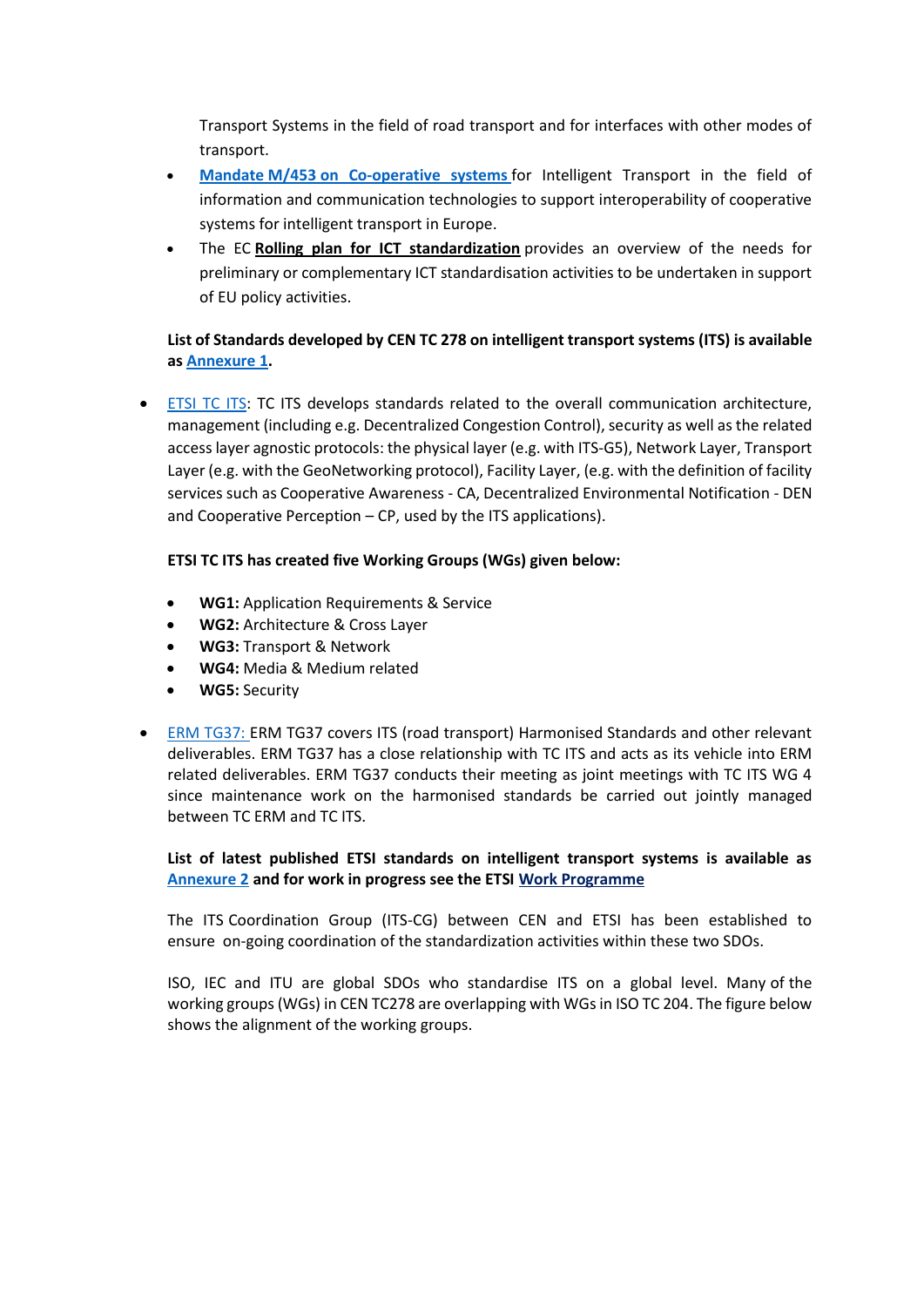| WG 1 EFC                                      | <b>WG 5 Fee and Toll Collection</b>           |
|-----------------------------------------------|-----------------------------------------------|
| <b>WG 2 Freight and logistics</b>             | <b>WG 7 Freight Operations</b>                |
| <b>WG 3 Public transport</b>                  | <b>WG 8 Public transport</b>                  |
| <b>WG 4</b> Traffic and traveller information | <b>WG 10 Traveller information systems</b>    |
| WG 7 ITS spatial data                         | WG 3 Database technology                      |
| WG 8 Road traffic data / DATEX                | <b>WG 9 Transport Information and Control</b> |
| WG 9 DSRC                                     |                                               |
| WG 10 Human machine interfacing               | ISO/TC 22/SC39/WG8 HMI                        |
|                                               | WG 14 Vehicle/roadway warning systems         |
|                                               | WG 16 CALM                                    |
|                                               | <b>WG 17 Nomadic devices</b>                  |
| <b>WG 12 Vehicle identification</b>           | <b>WG 4 Vehicle identification</b>            |
| <b>WG 13 ITS architecture</b>                 | <b>WG 1 ITS architecture</b>                  |
| VG 14 Recovery of stolen vehicles             |                                               |
| WG 15 eSafety/eCall                           |                                               |
| <b>WG 16 Cooperative ITS</b>                  | <b>WG 18 Cooperative ITS</b>                  |
| WG 17 Urban ITS                               |                                               |
| Working Group                                 | Joint Working Group<br>Dormant Working Group  |

To harmonise and obtain a good and fruitful cooperation CEN 278 and ISO TC 204 have joint meetings twice a year. Cooperation between regional and global ITS SDOs is important in order to achieve harmonised standards providing global interoperability. Detailed cooperation between the SDOs has been initiated in addition to the already existing cross participation by membership in the relevant organisations.

#### **3rd Generation Partnership Project (3GPP) work on ITS:**

- **Cellular-Vehicle-to-Everything (C-V2X):** Vehicle-to-everything (V2X) communication technology is essential in providing real-time and highly reliable information flows to enable safe, efficient and environmentally-conscious transportation services and paving the way to connected and automated driving (CAD). C-V2X is the technology developed in 3GPP and is designed to operate in two modes:
	- o Device-to-device: This is Vehicle-to-Vehicle (V2V), Vehicle-to-(Roadway) Infrastructure (V2I) and Vehicle-to-Pedestrian (V2P) direct communication without necessarily relying on network involvement for scheduling.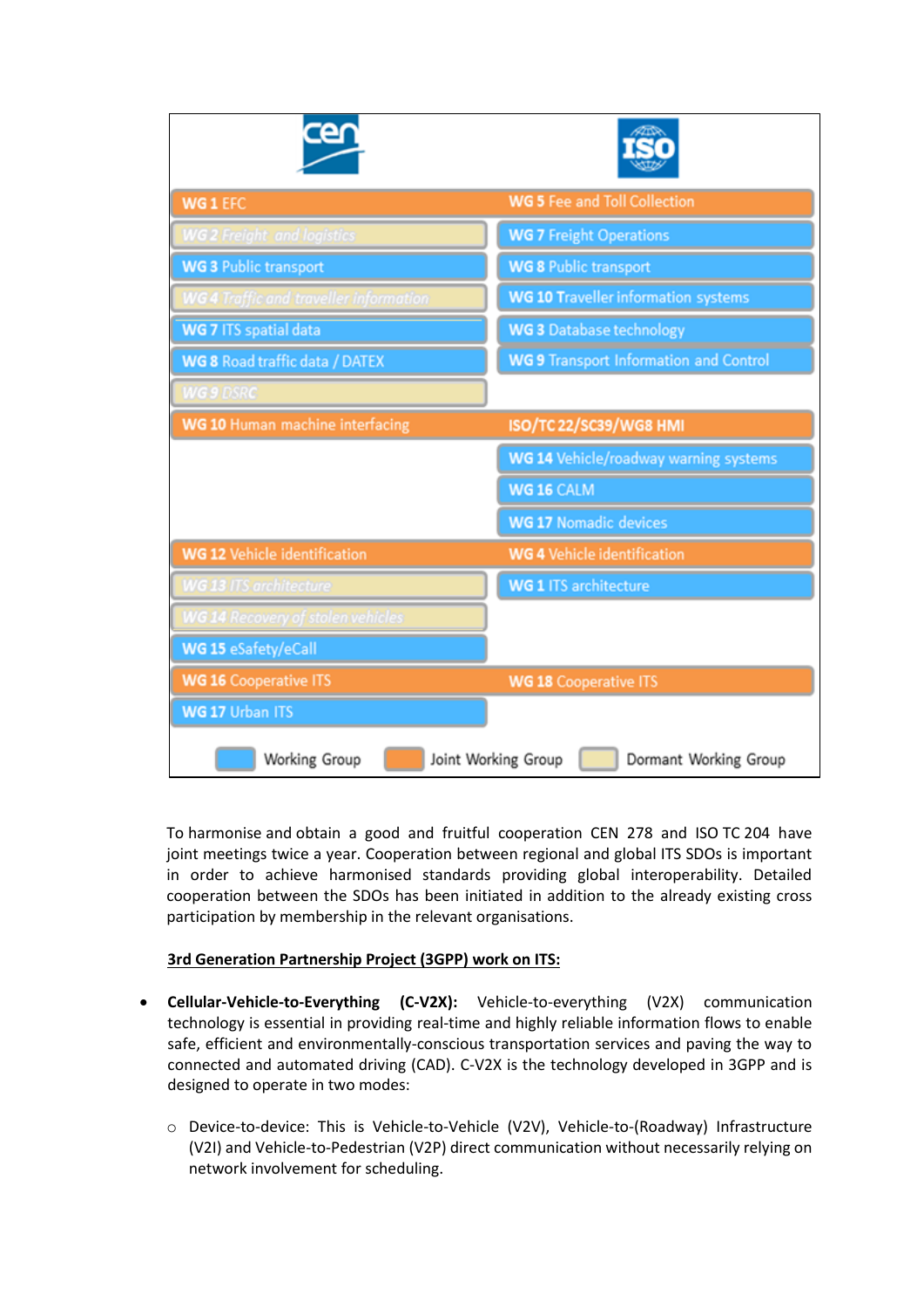o Device-to-network: This is Vehicle-to-Network (V2N) communication which uses the traditional cellular links to enable cloud services to be part of the end-to-end solution by means of network slicing architecture for vertical industries.

The initial Cellular V2X (C-V2X) standard of release 14 was completed in September 2016, focused on V2X Direct Communication. In June 2017, 3GPP finalised Cellular Vehicle-to-Everything (C-V2X) technology in [Release 14](http://www.3gpp.org/release-14) of its standards. Based on LTE, this cellular technology is designed to deliver safety and information services to vehicles, paving the way for the development of cooperative intelligent transport systems (C-ITS) that reduce congestion and pollution, while making travel faster and more efficient. C-V2X is designed to be fully compatible with forthcoming 5G mobile technologies, meaning investments in infrastructure and modules today will be future-proof. C-V2X technology will be further refined and its capabilities expanded wit[h Release 15](http://www.3gpp.org/release-15) of the 3GPP standards, due in June 2018, and [Release 16](http://www.3gpp.org/release-16) in June 2019.

A number of other standards support V2X communication networks, such as [Network](https://www.etsi.org/technologies-clusters/technologies/nfv)  [Function Virtualization \(NFV\)](https://www.etsi.org/technologies-clusters/technologies/nfv) an[d Multi-access Edge Computing \(MEC\),](https://www.etsi.org/technologies-clusters/technologies/multi-access-edge-computing) both developed by ETSI and being adopted by 3GPP.

**For more information about 3GPP please click [here](http://www.3gpp.org/about-3gpp) and a list of technical reports (TRs) is available as [Annexure 3.](#page-29-0)** 

#### **OneM2M work on ITS:**

The purpose and goal of oneM2M is to develop technical specifications which address the need for a common M2M Service Layer that can be readily embedded within various hardware and software and relied upon to connect the myriad of devices in the field with M2M application servers worldwide. In particular, TS-0036 "[Advanced](http://www.onem2m.org/component/rsfiles/download-file/files?path=Release_3_Draft_TS%255CTS-0036-Advanced_Vehicular_Domain_Enablement-V0_0_1.doc) Vehicular Domain [Enablement"](http://www.onem2m.org/component/rsfiles/download-file/files?path=Release_3_Draft_TS%255CTS-0036-Advanced_Vehicular_Domain_Enablement-V0_0_1.doc) provides the necessary adaptions to the endorsed document.

**For more information about OneM2M please clic[k here](http://www.onem2m.org/) and a list of technical specifications and technical reports is available as [Annexure 4.](#page-29-1)**

### <span id="page-8-0"></span>**3. References**

- **Digital Single Market Strategy** [\(https://ec.europa.eu/commission/priorities/digital-single-market/\)](https://ec.europa.eu/commission/priorities/digital-single-market/)
- **Directive2010/40/EU** [\(https://eur-lex.europa.eu/legal-content/EN/TXT/?uri=CELEX:32010L0040\)](https://eur-lex.europa.eu/legal-content/EN/TXT/?uri=CELEX:32010L0040)
- **Cooperative-ITS (C-ITS)** [https://ec.europa.eu/transport/themes/its/c-its\\_en](https://ec.europa.eu/transport/themes/its/c-its_en)
- **Intelligent Car Initiative** [https://www.lu.lv/materiali/biblioteka/es/pilnieteksti/transports/i2010.%20Intelligent%20c](https://www.lu.lv/materiali/biblioteka/es/pilnieteksti/transports/i2010.%20Intelligent%20car.pdf) [ar.pdf](https://www.lu.lv/materiali/biblioteka/es/pilnieteksti/transports/i2010.%20Intelligent%20car.pdf)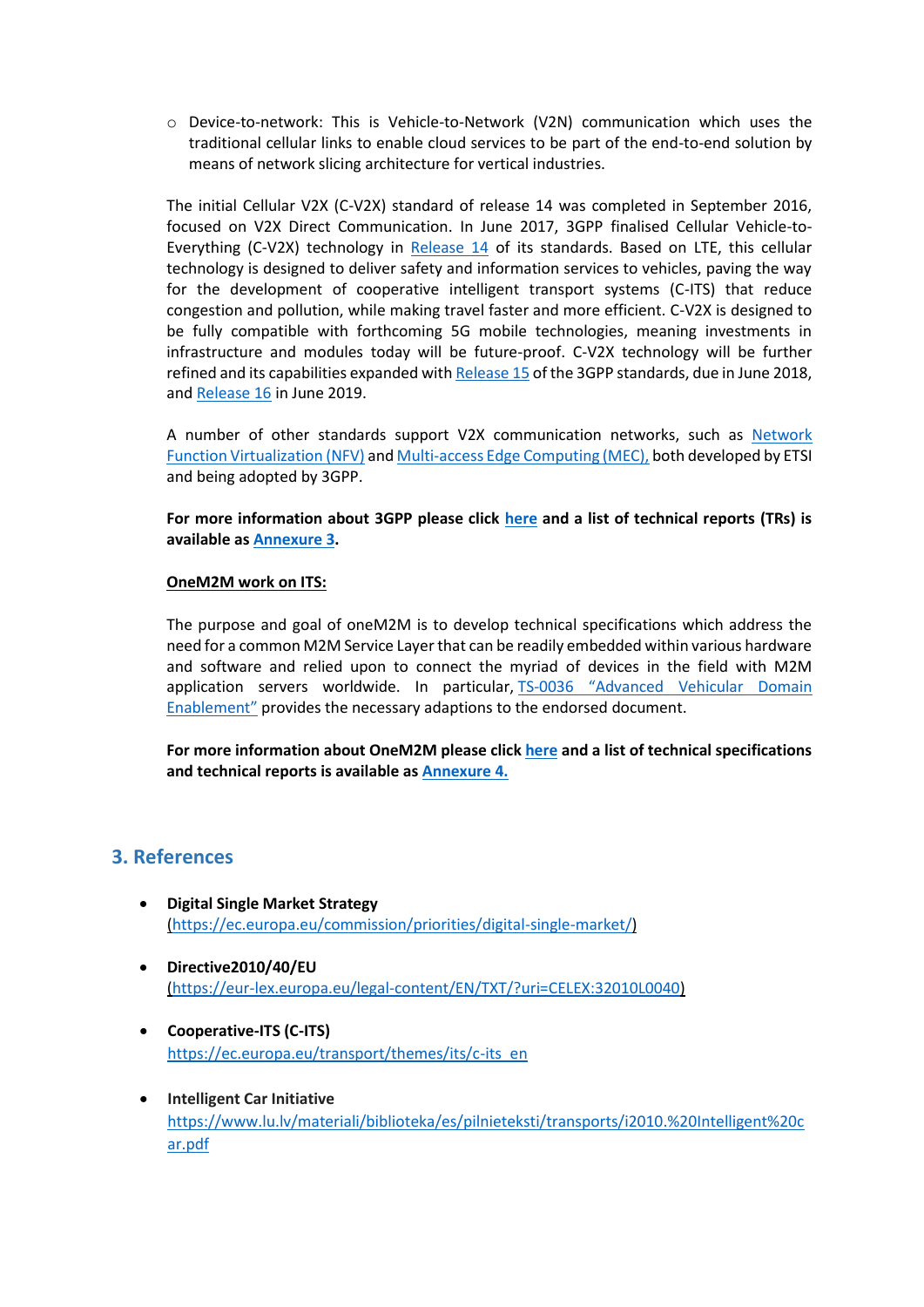- **Action Plan on GNSS Applications** <https://eur-lex.europa.eu/LexUriServ/LexUriServ.do?uri=COM:2010:0308:FIN:EN:PDF>
- **iMobility forum** [http://ec.europa.eu/information\\_society/activities/esafety/index\\_en.htm](http://ec.europa.eu/information_society/activities/esafety/index_en.htm)
- **Action Plan on Urban Transport** <https://eur-lex.europa.eu/legal-content/EN/ALL/?uri=CELEX:52009DC0490>
- **M/453 STANDARDISATION MANDATE** [http://ec.europa.eu/growth/tools](http://ec.europa.eu/growth/tools-databases/mandates/index.cfm?fuseaction=search.detail&id=434)[databases/mandates/index.cfm?fuseaction=search.detail&id=434](http://ec.europa.eu/growth/tools-databases/mandates/index.cfm?fuseaction=search.detail&id=434)
- **CEN/TC 278 ITS Standardization** <http://www.itsstandards.eu/>
- **European Telecommunication Standardization Institute ITS** <https://www.etsi.org/technologies-clusters/technologies/automotive-intelligent-transport>
- **ISO/TC 204 Intelligent transport systems** <https://www.iso.org/committee/54706.html>
- **Mandate M/546 on Urban ITS** [http://ec.europa.eu/growth/tools](http://ec.europa.eu/growth/tools-databases/mandates/index.cfm?fuseaction=search.detail&id=568)[databases/mandates/index.cfm?fuseaction=search.detail&id=568](http://ec.europa.eu/growth/tools-databases/mandates/index.cfm?fuseaction=search.detail&id=568)
- **3 rd Generation Partnership project** <http://www.3gpp.org/>
- **Cellular Vehicle-to-Everything (C-V2X) Enabling Intelligent Transport** [https://www.gsma.com/iot/wp-content/uploads/2017/12/C-2VX-Enabling-Intelligent-](https://www.gsma.com/iot/wp-content/uploads/2017/12/C-2VX-Enabling-Intelligent-Transport_2.pdf)[Transport\\_2.pdf](https://www.gsma.com/iot/wp-content/uploads/2017/12/C-2VX-Enabling-Intelligent-Transport_2.pdf)
- **oneM2M** <http://www.onem2m.org/> [http://member.onem2m.org/static\\_Pages/others/WPM-pages/TR-TS\\_List.htm](http://member.onem2m.org/static_Pages/others/WPM-pages/TR-TS_List.htm)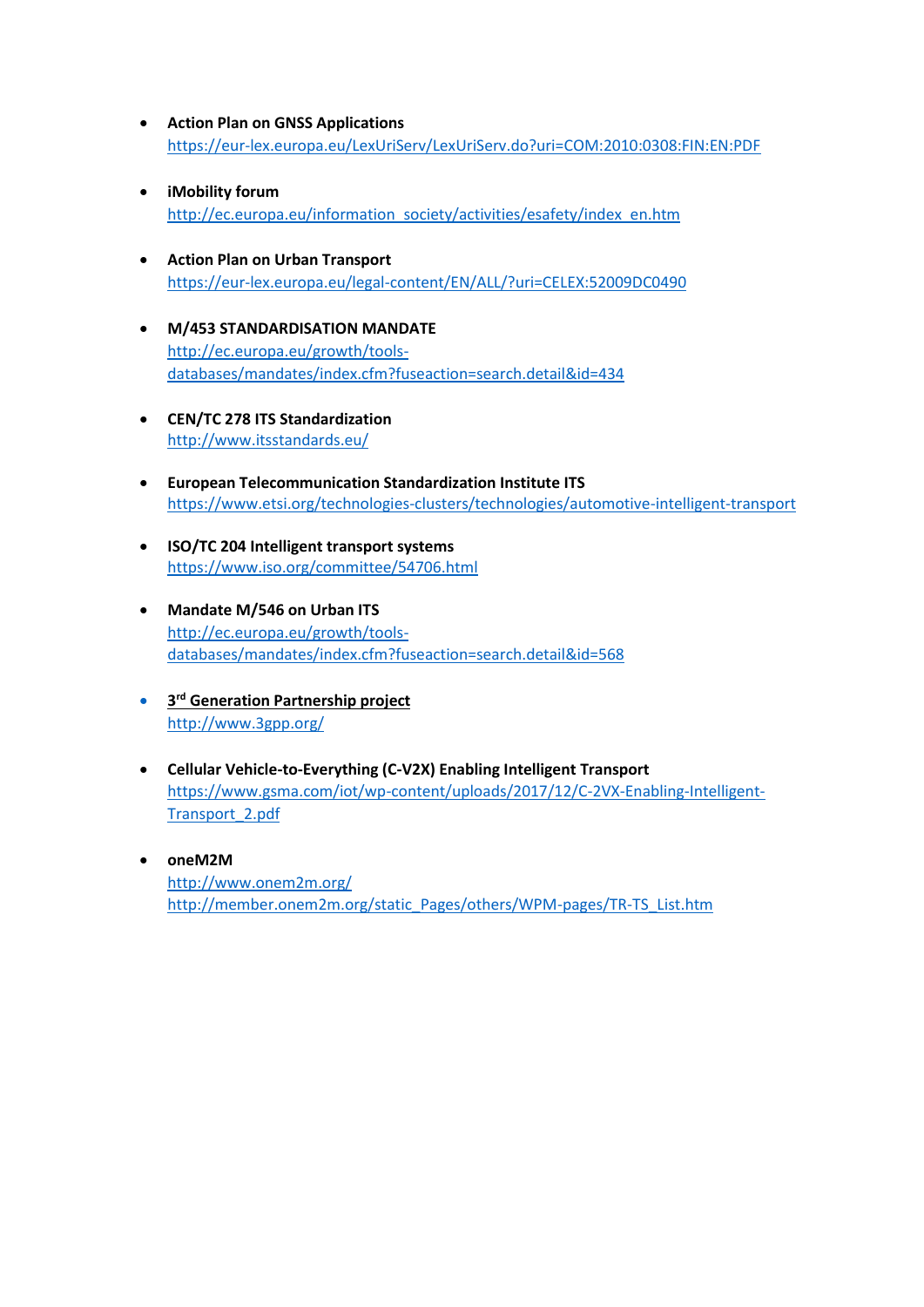# <span id="page-10-0"></span>**4. Annexure: List of Standards published by CEN and ETSI**

# <span id="page-10-1"></span>**4.1 Annexure 1: List of standards published by CEN TC 278**:

| S.<br>No. | <b>Reference, Title</b>                                                                                                                                                                                                                      | <b>Status</b>         |
|-----------|----------------------------------------------------------------------------------------------------------------------------------------------------------------------------------------------------------------------------------------------|-----------------------|
|           | $(WI = 00278352)$                                                                                                                                                                                                                            |                       |
| 1         | Intelligent transport systems - Data interfaces between centres for<br>transport information and control systems - Platform independent<br>model specifications for data exchange protocols for transport<br>information and control systems | <b>Under Drafting</b> |
|           | $(WI = 00278491)$                                                                                                                                                                                                                            |                       |
| 2         | Intelligent transport systems - Urban ITS - Models and definitions for<br>new modes                                                                                                                                                          | <b>Under Drafting</b> |
| 3         | (WI=00278429)                                                                                                                                                                                                                                | <b>Under Drafting</b> |
|           | Public transport - Operating raw data and statistics exchange                                                                                                                                                                                |                       |
|           | $(WI = 00278457)$                                                                                                                                                                                                                            |                       |
| 4         | Public transport - Network and Timetable Exchange (NeTEx) -<br>Passenger information european profile                                                                                                                                        | <b>Under Drafting</b> |
|           | $(WI = 00278475)$                                                                                                                                                                                                                            |                       |
| 5         | Public transport - Reference data model - Part 9: Informative<br>documentation                                                                                                                                                               | <b>Under Drafting</b> |
|           | $(WI=00278473)$                                                                                                                                                                                                                              |                       |
| 6         | Intelligent Transport Systems - Location Referencing Harmonisation<br>for Urban-ITS - Part 2: Translation methods                                                                                                                            | <b>Under Drafting</b> |
|           | $(WI=00278477)$                                                                                                                                                                                                                              |                       |
| 7         | Public transport - Reference data model part 4-8                                                                                                                                                                                             | <b>Under Drafting</b> |
|           | $(WI = 00278496)$                                                                                                                                                                                                                            |                       |
| 8         | Intelligent transport systems - Cooperative ITS - Test requirements<br>and Protocol Implementation Conformance Statement (PICS) pro<br>forma for CEN ISO TS 17426                                                                            | <b>Under Drafting</b> |
|           | CEN ISO/TR 16401-1:2018 (WI=00278417)                                                                                                                                                                                                        |                       |
| 9         | Electronic fee collection - Evaluation of equipment for conformity to<br>ISO/TS 17575-2 - Part 1: Test suite structure and test purposes<br>(ISO/TR 16401-1:2018)                                                                            | Published             |
|           | CEN ISO/TR 17424:2015 (WI=00278269)                                                                                                                                                                                                          |                       |
| 10        | Intelligent transport systems - Cooperative systems - State of the art<br>of Local Dynamic Maps concepts (ISO/TR 17424:2015)                                                                                                                 | Published             |
|           | CEN ISO/TR 24014-2:2013 (WI=00278222)                                                                                                                                                                                                        |                       |
| 11        | Public transport - Interoperable fare management system - Part 2:<br>Business practices (ISO/TR 24014-2:2013)                                                                                                                                | Published             |
| 12        | CEN ISO/TR 24014-3:2013 (WI=00278339)                                                                                                                                                                                                        | Published             |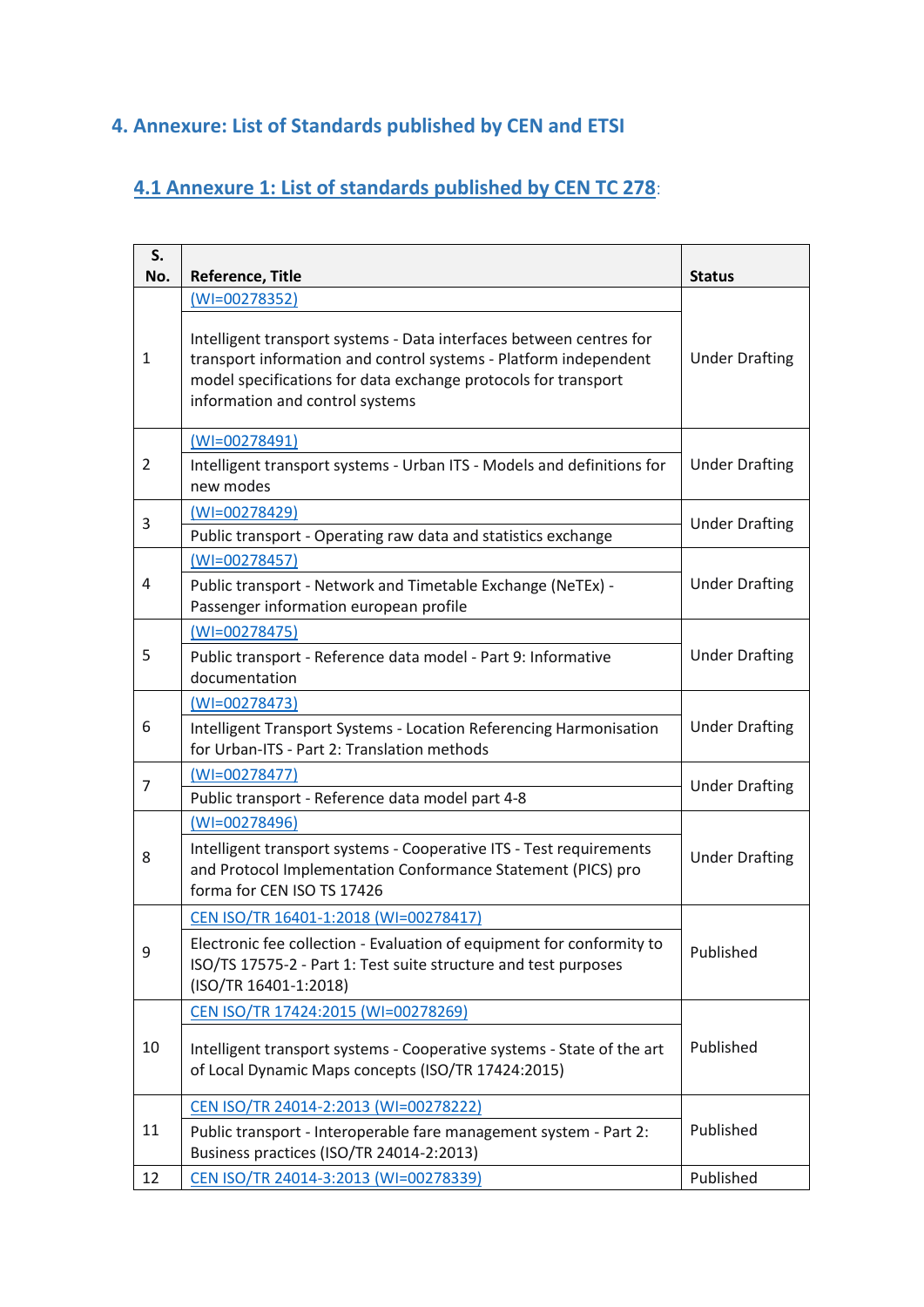|    | Public transport - Interoperable fare management system - Part 3:<br>Complementary concepts to Part 1 for multi-application media<br>(ISO/TR 24014-3:2013)                                    |           |
|----|-----------------------------------------------------------------------------------------------------------------------------------------------------------------------------------------------|-----------|
|    | CEN ISO/TS 14907-1:2015 (WI=00278388)                                                                                                                                                         |           |
| 13 | Electronic fee collection - Test procedures for user and fixed<br>equipment - Part 1: Description of test procedures (ISO/TS 14907-<br>1:2015                                                 | Published |
|    | CEN ISO/TS 14907-2:2016 (WI=00278410)                                                                                                                                                         |           |
| 14 | Electronic fee collection - Test procedures for user and fixed<br>equipment - Part 2: Conformance test for the on-board unit<br>application interface (ISO/TS 14907-2:2016)                   | Published |
|    | CEN ISO/TS 16407-2:2012 (WI=00278276)                                                                                                                                                         |           |
| 15 | Electronic fee collection - Evaluation of equipment for conformity to<br>ISO/TS 17575-1 - Part 2: Abstract test suite (ISO/TS 16407-2:2012)                                                   | Published |
|    | CEN ISO/TS 16410-2:2012 (WI=00278278)                                                                                                                                                         |           |
| 16 | Electronic fee collection - Evaluation of equipment for conformity to<br>ISO/TS 17575-3 - Part 2: Abstract test suite (ISO/TS 16410-2:2012)                                                   | Published |
|    | CEN ISO/TS 17425:2016 (WI=00278287)                                                                                                                                                           |           |
| 17 | Intelligent transport systems - Cooperative systems - Data exchange<br>specification for in-vehicle presentation of external road and traffic<br>related data (ISO/TS 17425:2016)             | Published |
|    | CEN ISO/TS 17426:2016 (WI=00278289)                                                                                                                                                           |           |
| 18 | Intelligent transport systems - Cooperative systems - Contextual<br>speeds (ISO/TS 17426:2016)                                                                                                | Published |
|    | CEN ISO/TS 17427:2014 (WI=00278286)                                                                                                                                                           |           |
| 19 | Intelligent transport systems - Cooperative systems - Roles and<br>responsibilities in the context of cooperative ITS based on<br>architecture(s) for cooperative systems (ISO/TS 17427:2014) | Published |
|    | CEN ISO/TS 17429:2017 (WI=00278288)                                                                                                                                                           |           |
| 20 | Intelligent transport systems - Cooperative ITS - ITS station facilities<br>for the transfer of information between ITS stations (ISO/TS<br>17429:2017)                                       | Published |
|    | CEN ISO/TS 17444-1:2017 (WI=00278432)                                                                                                                                                         |           |
| 21 | Electronic fee collection - Charging performance - Part 1: Metrics<br>(ISO/TS 17444-1:2017)                                                                                                   | Published |
|    | CEN ISO/TS 17444-2:2017 (WI=00278433)                                                                                                                                                         |           |
| 22 | Electronic fee collection - Charging performance - Part 2: Examination<br>framework (ISO/TS 17444-2:2017)                                                                                     | Published |
|    | CEN ISO/TS 17574:2017 (WI=00278416)                                                                                                                                                           |           |
| 23 | Electronic fee collection - Guidelines for security protection profiles<br>(ISO/TS 17574:2017)                                                                                                | Published |
| 24 | CEN ISO/TS 18234-10:2013 (WI=00278324)                                                                                                                                                        | Published |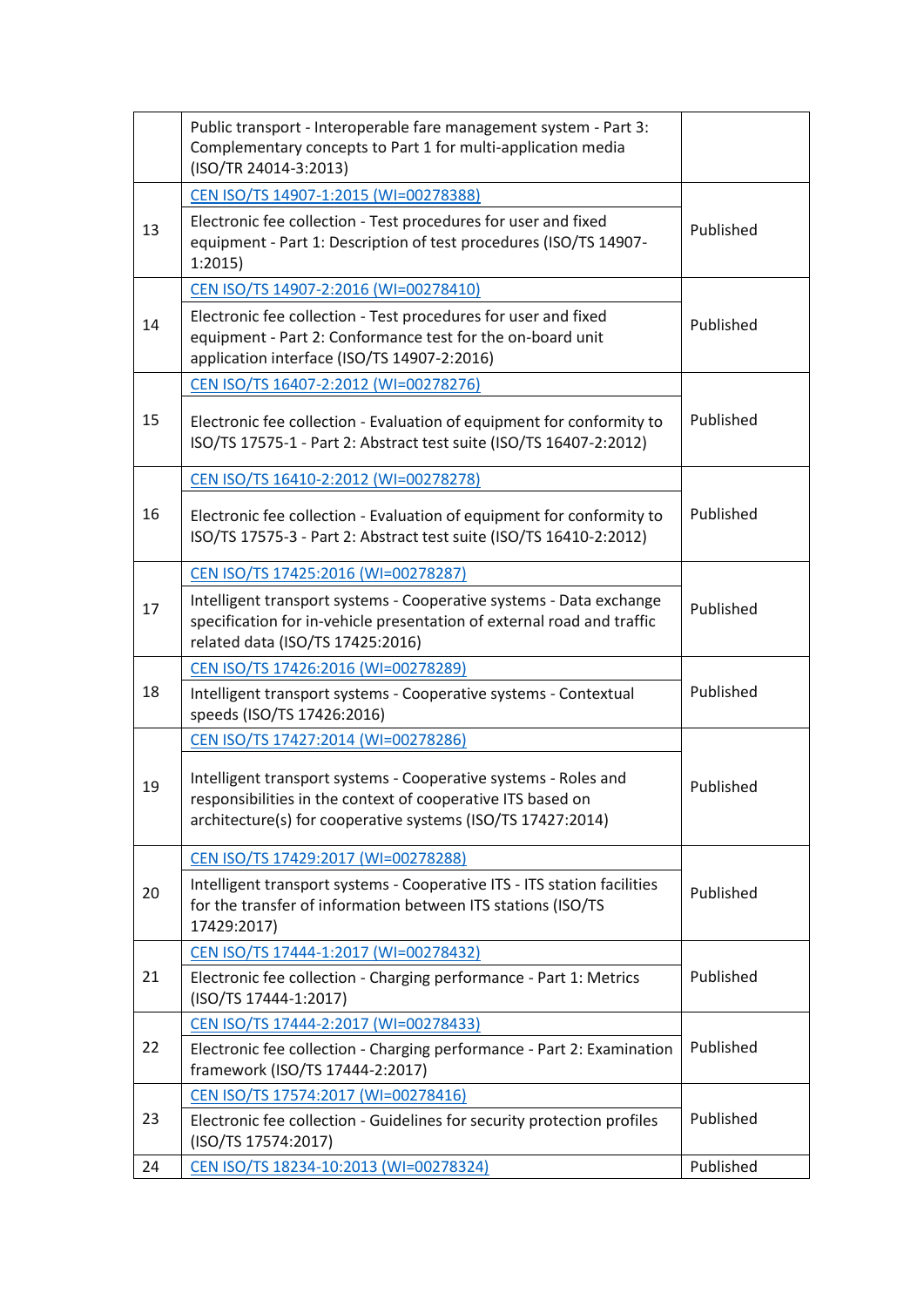|    | Intelligent transport systems - Traffic and travel information via<br>transport protocol experts group, generation 1 (TPEG1) binary data<br>format - Part 10: Conditional access information (TPEG1-CAI) (ISO/TS<br>18234-10:2013)        |           |
|----|-------------------------------------------------------------------------------------------------------------------------------------------------------------------------------------------------------------------------------------------|-----------|
|    | CEN ISO/TS 18234-11:2013 (WI=00278313)                                                                                                                                                                                                    |           |
| 25 | Intelligent transport systems - Traffic and Travel Information (TTI) via<br>transport protocol experts group, generation 1 (TPEG1) binary data<br>format - Part 11: Location Referencing Container (TPEG1-LRC) (ISO/TS<br>18234-11:2013)  | Published |
|    | CEN ISO/TS 18234-1:2013 (WI=00278322)                                                                                                                                                                                                     |           |
| 26 | Intelligent transport systems - Traffic and travel information via<br>transport protocol experts group, generation 1 (TPEG1) binary data<br>format - Part 1: Introduction, numbering and versions (TPEG1-INV)<br>(ISO/TS 18234-1:2013)    | Published |
|    | CEN ISO/TS 18234-2:2013 (WI=00278326)                                                                                                                                                                                                     |           |
| 27 | Intelligent transport systems - Traffic and travel information via<br>transport protocol experts group, generation 1 (TPEG1) binary data<br>format - Part 2: Syntax, semantics and framing structure (TPEG1-SSF)<br>(ISO/TS 18234-2:2013) | Published |
|    | CEN ISO/TS 18234-3:2013 (WI=00278312)                                                                                                                                                                                                     |           |
| 28 | Intelligent transport systems - Traffic and travel information via<br>transport protocol experts group, generation 1 (TPEG1) binary data<br>format - Part 3: Service and network information (TPEG1-SNI) (ISO/TS<br>18234-3:2013)         | Published |
|    | CEN ISO/TS 18234-4:2006 (WI=00278150)                                                                                                                                                                                                     |           |
| 29 | Traffic and Travel Information (TTI) - TTI via Transport Protocol Expert<br>Group (TPEG) data-streams - Part 4: Road Traffic Message (RTM)<br>application (ISO/TS 18234-4:2006)                                                           | Published |
|    | CEN ISO/TS 18234-5:2006 (WI=00278159)                                                                                                                                                                                                     |           |
| 30 | Traffic and Travel Information (TTI) - TTI via Transport Protocol Expert<br>Group (TPEG) data-streams - Part 5: Public Transport Information<br>(PTI) application (ISO/TS 18234-5:2006)                                                   | Published |
|    | CEN ISO/TS 18234-6:2006 (WI=00278160)                                                                                                                                                                                                     |           |
| 31 | Traffic and Travel Information (TTI) - TTI via Transport Protocol Expert<br>Group (TPEG) data-streams - Part 6: Location referencing applications<br>(ISO/TS 18234-6:2006)                                                                | Published |
|    | CEN ISO/TS 18234-7:2013 (WI=00278321)                                                                                                                                                                                                     |           |
| 32 | Intelligent transport systems - Traffic and travel information via<br>transport protocol experts group, generation 1 (TPEG1) binary data<br>format - Part 7: Parking information (TPEG1-PKI) (ISO/TS 18234-<br>7.2013)                    | Published |
| 33 | CEN ISO/TS 18234-9:2013 (WI=00278323)                                                                                                                                                                                                     | Published |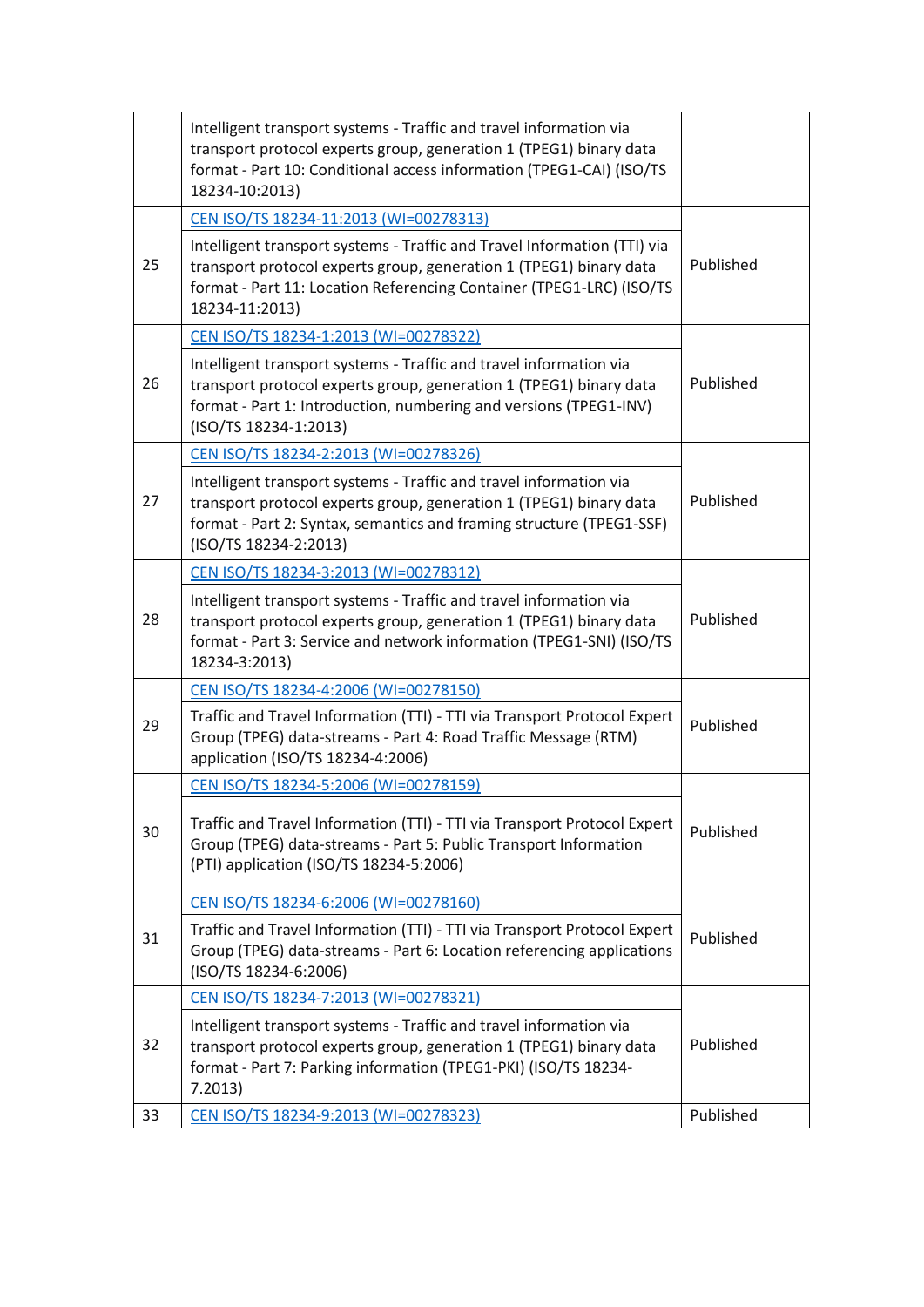|    | Intelligent transport systems - Traffic and travel information via<br>transport protocol experts group, generation 1 (TPEG1) binary data<br>format - Part 9: Traffic event compact (TPEG1-TEC) (ISO/TS 18234-<br>9:2013) |           |
|----|--------------------------------------------------------------------------------------------------------------------------------------------------------------------------------------------------------------------------|-----------|
|    | CEN ISO/TS 19091:2017 (WI=00278396)                                                                                                                                                                                      |           |
| 34 | Intelligent transport systems - Cooperative ITS - Using V2I and I2V<br>communications for applications related to signalized intersections<br>(ISO/TS 19091:2017)                                                        | Published |
|    | CEN ISO/TS 19299:2015 (WI=00278358)                                                                                                                                                                                      |           |
| 35 | Electronic fee collection - Security framework (ISO/TS 19299:2015)                                                                                                                                                       | Published |
|    | CEN ISO/TS 19321:2015 (WI=00278360)                                                                                                                                                                                      |           |
| 36 | Intelligent transport systems - Cooperative ITS - Dictionary of in-<br>vehicle information (IVI) data structure (ISO/TS 19321:2015)                                                                                      | Published |
|    | CEN ISO/TS 21719-1:2018 (WI=00278455)                                                                                                                                                                                    |           |
| 37 | Electronic fee collection - Personalization of on-board equipment<br>(OBE) - Part 1: Framework (ISO/TS 21719-1:2018)                                                                                                     | Published |
|    | CEN ISO/TS 21719-2:2018 (WI=00278456)                                                                                                                                                                                    |           |
| 38 | Electronic fee collection - Personalization of on-board equipment<br>(OBE) - Part 2: Using dedicated short-range communication (ISO/TS<br>21719-2:2018)                                                                  | Published |
|    | CEN ISO/TS 24530-1:2006 (WI=00278161)                                                                                                                                                                                    |           |
| 39 | Traffic and Travel Information (TTI) - TTI via Transport Protocol<br>Experts Group (TPEG) Extensible Markup Language (XML) - Part 1:<br>Introduction, common data types and tpegML (ISO/TS 24530-1:2006)                 | Published |
|    | CEN ISO/TS 24530-2:2006 (WI=00278162)                                                                                                                                                                                    |           |
| 40 | Traffic and Travel Information (TTI) - TTI via Transport Protocol<br>Experts Group (TPEG) Extensible Markup Language (XML) - Part 2:<br>tpeg-locML (ISO/TS 24530-2:2006)                                                 | Published |
|    | CEN ISO/TS 24530-3:2006 (WI=00278163)                                                                                                                                                                                    |           |
| 41 | Traffic and Travel Information (TTI) - TTI via Transport Protocol<br>Experts Group (TPEG) Extensible Markup Language (XML) - Part 3:<br>tpeg-rtmML (ISO/TS 24530-3:2006)                                                 | Published |
|    | CEN ISO/TS 24530-4:2006 (WI=00278164)                                                                                                                                                                                    |           |
| 42 | Traffic and Travel Information (TTI) - TTI via Transport Protocol<br>Experts Group (TPEG) Extensible Markup Language (XML) - Part 4:<br>tpeg-ptiML (ISO/TS 24530-4:2006)                                                 | Published |
|    | CEN/ISO TR 16401-2:2018 (WI=00278418)                                                                                                                                                                                    |           |
| 43 | Electronic fee collection - Evaluation of equipment for conformity to<br>ISO/TS 17575-2 - Part 2: Abstract test suite (ISO/TR 16401-2:2018)                                                                              | Published |
| 44 | CEN/TR 12896-9:2016 (WI=00278387)                                                                                                                                                                                        | Published |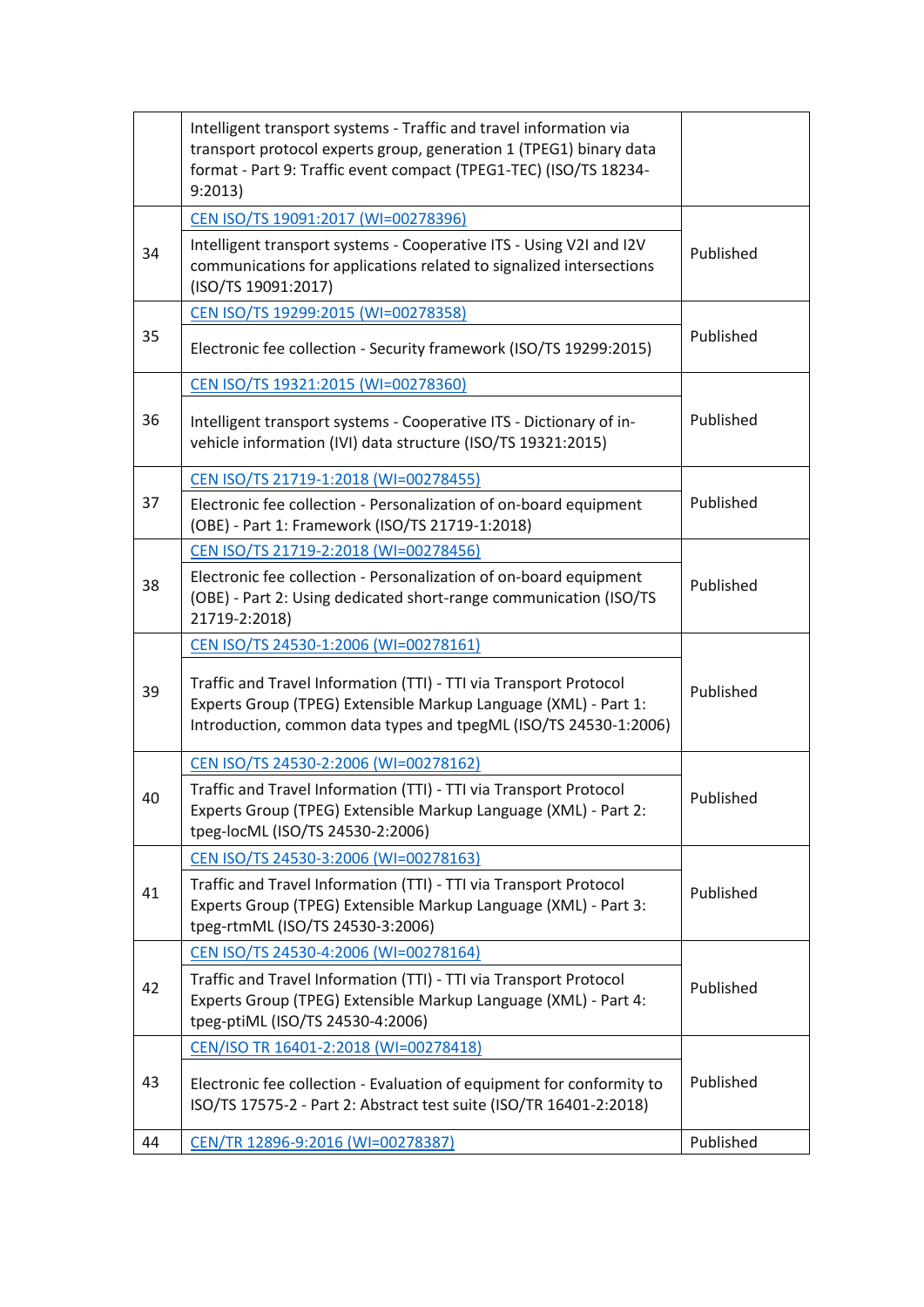|    | Public transport - Reference data model - Part 9: Informative<br>documentation                                                                                        |           |
|----|-----------------------------------------------------------------------------------------------------------------------------------------------------------------------|-----------|
|    | CEN/TR 15762:2008 (WI=00278215)                                                                                                                                       |           |
| 45 | Road transport and traffic telematics - Electronic fee collection (EFC)<br>- Ensuring the correct function of EFC equipment installed behind<br>metallised windshield | Published |
|    | CEN/TR 16040:2010 (WI=00278251)                                                                                                                                       |           |
| 46 | Electronic fee collection - Requirements for urban dedicated short-<br>range communication                                                                            | Published |
|    | CEN/TR 16092:2011 (WI=00278252)                                                                                                                                       |           |
| 47 | Electronic fee collection - Requirements for pre-payment systems                                                                                                      | Published |
|    | CEN/TR 16152:2011 (WI=00278250)                                                                                                                                       |           |
| 48 | Electronic fee collection - Personalisation and mounting of first<br>mount OBE                                                                                        | Published |
|    | CEN/TR 16219:2011 (WI=00278259)                                                                                                                                       |           |
| 49 | Electronic Fee Collection - Value added services based on EFC on-<br>board equipment                                                                                  | Published |
|    | CEN/TR 16427:2013 (WI=00278309)                                                                                                                                       |           |
| 50 | Intelligent transport systems - Public transport - Traveller<br>Information for Visually Impaired People (TI-VIP)                                                     | Published |
|    | CEN/TR 16690:2014 (WI=00278315)                                                                                                                                       |           |
| 51 | Electronic fee collection - Guidelines for EFC applications based on in-<br>vehicle ITS stations                                                                      | Published |
|    | CEN/TR 16742:2014 (WI=00278314)                                                                                                                                       |           |
| 52 | Intelligent transport systems - Privacy aspects in ITS standards and<br>systems in Europe                                                                             | Published |
|    | CEN/TR 16959:2016 (WI=00278389)                                                                                                                                       |           |
| 53 | Public transport - Network and Timetable Exchange (NeTEx) -<br>Examples, guidelines and explanatory materials                                                         | Published |
|    | CEN/TR 16968:2016 (WI=00278381)                                                                                                                                       |           |
| 54 | Electronic Fee Collection - Assessment of security measures for<br>applications using Dedicated Short-Range Communication                                             | Published |
|    | CEN/TR 17143:2017 (WI=00278454)                                                                                                                                       |           |
| 55 | Intelligent transport systems - Standards and actions necessary to<br>enable urban infrastructure coordination to support Urban-ITS                                   | Published |
|    | CEN/TS 13149-3:2007 (WI=00278196)                                                                                                                                     |           |
| 56 | Public transport - Road vehicle scheduling and control systems - Part<br>3: WorldFIP message content                                                                  | Published |
|    | CEN/TS 13149-6:2005 (WI=00278125)                                                                                                                                     |           |
| 57 | Public transport - Road vehicle scheduling and control systems - Part<br>6: CAN message content                                                                       | Published |
| 58 | CEN/TS 13149-7:2015 (WI=00278380)                                                                                                                                     | Published |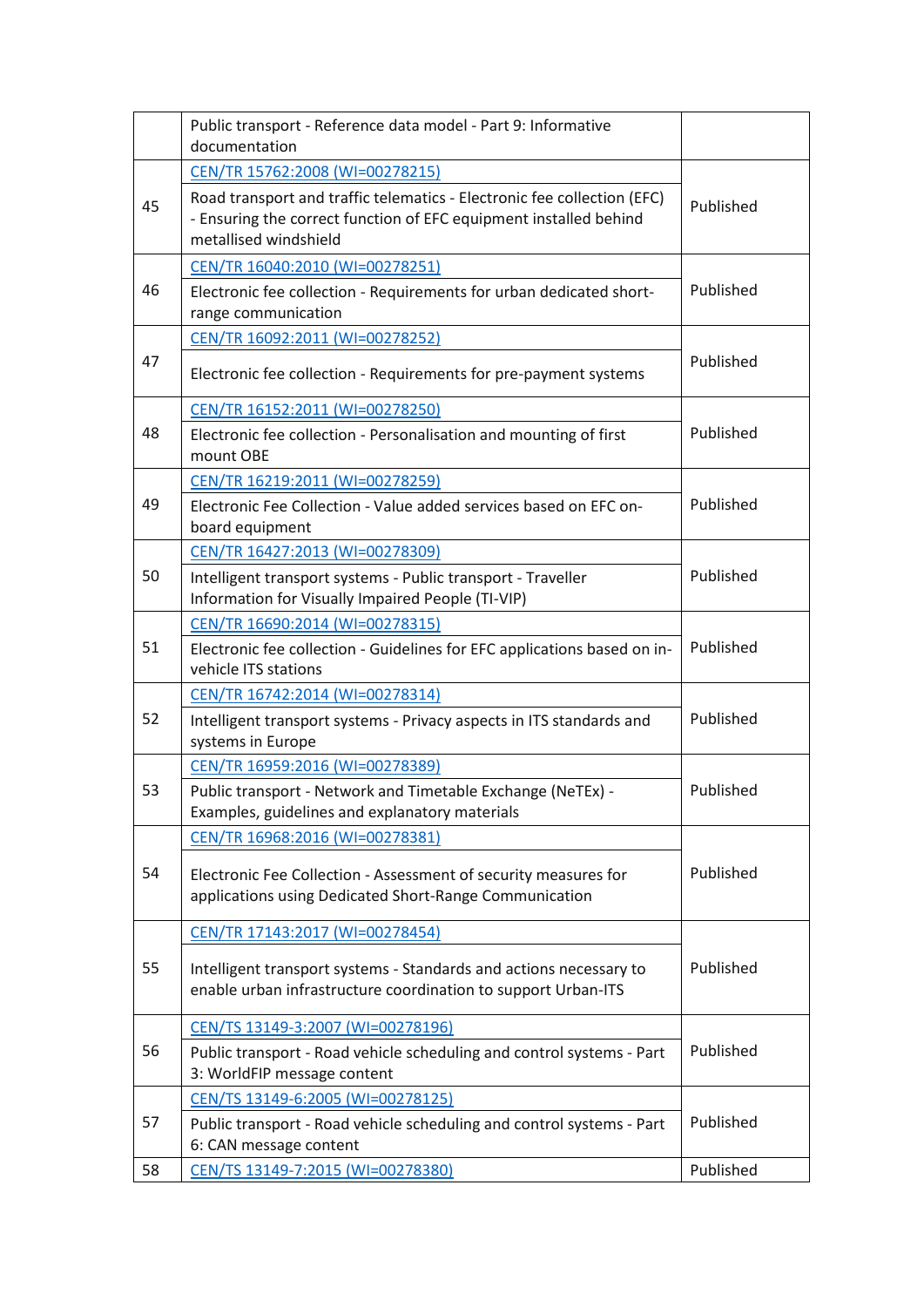|    | Public transport - Road vehicle scheduling and control systems - Part<br>7: System and Network Architecture                                                                                 |           |
|----|---------------------------------------------------------------------------------------------------------------------------------------------------------------------------------------------|-----------|
|    | CEN/TS 13149-8:2013 (WI=00278332)                                                                                                                                                           |           |
| 59 | Public transport - Road vehicle scheduling and control systems - Part<br>8: Physical layer for IP communication                                                                             | Published |
|    | CEN/TS 15213-6:2011 (WI=00278214)                                                                                                                                                           |           |
| 60 | Road transport and traffic telematics - After-theft services for the<br>recovery of stolen vehicles - Part 6: Test procedures                                                               | Published |
|    | CEN/TS 15504:2007 (WI=00278195)                                                                                                                                                             |           |
| 61 | Public transport - Road vehicles - Visible variable passenger<br>information devices inside the vehicle                                                                                     | Published |
|    | CEN/TS 15531-4:2011 (WI=00278218)                                                                                                                                                           |           |
| 62 | Public transport - Service interface for real-time information relating<br>to public transport operations - Part 4: Functional service interfaces:<br><b>Facility Monitoring</b>            | Published |
|    | CEN/TS 15531-5:2016 (WI=00278383)                                                                                                                                                           |           |
| 63 | Public transport - Service interface for real-time information relating<br>to public transport operations - Part 5: Functional service interfaces<br>situation exchange: Situation Exchange | Published |
|    | CEN/TS 16157-1:2011 (WI=00278225)                                                                                                                                                           |           |
| 64 | Intelligent transport systems - DATEX II data exchange specifications<br>for traffic management and information - Part 1: Context and<br>framework                                          | Published |
|    | CEN/TS 16157-2:2011 (WI=00278226)                                                                                                                                                           |           |
| 65 | Intelligent transport systems - DATEX II data exchange specifications<br>for traffic management and information - Part 2: Location<br>referencing                                           | Published |
|    | CEN/TS 16157-3:2011 (WI=00278227)                                                                                                                                                           |           |
| 66 | Intelligent transport systems - DATEX II data exchange specifications<br>for traffic management and information - Part 3: Situation<br>Publication                                          | Published |
|    | CEN/TS 16157-4:2014 (WI=00278318)                                                                                                                                                           |           |
| 67 | Intelligent transport systems - DATEX II data exchange specifications<br>for traffic management and information - Part 4: Variable Message<br>Sign (VMS) Publications                       | Published |
|    | CEN/TS 16157-5:2014 (WI=00278320)                                                                                                                                                           |           |
| 68 | Intelligent transport systems - DATEX II data exchange specifications<br>for traffic management and information - Part 5: Measured and<br>elaborated data publications                      | Published |
|    | CEN/TS 16157-6:2015 (WI=00278351)                                                                                                                                                           |           |
| 69 | Intelligent transport systems - DATEX II data exchange specifications<br>for traffic management and information - Part 6: Parking Publications                                              | Published |
| 70 | CEN/TS 16331:2012 (WI=00278272)                                                                                                                                                             | Published |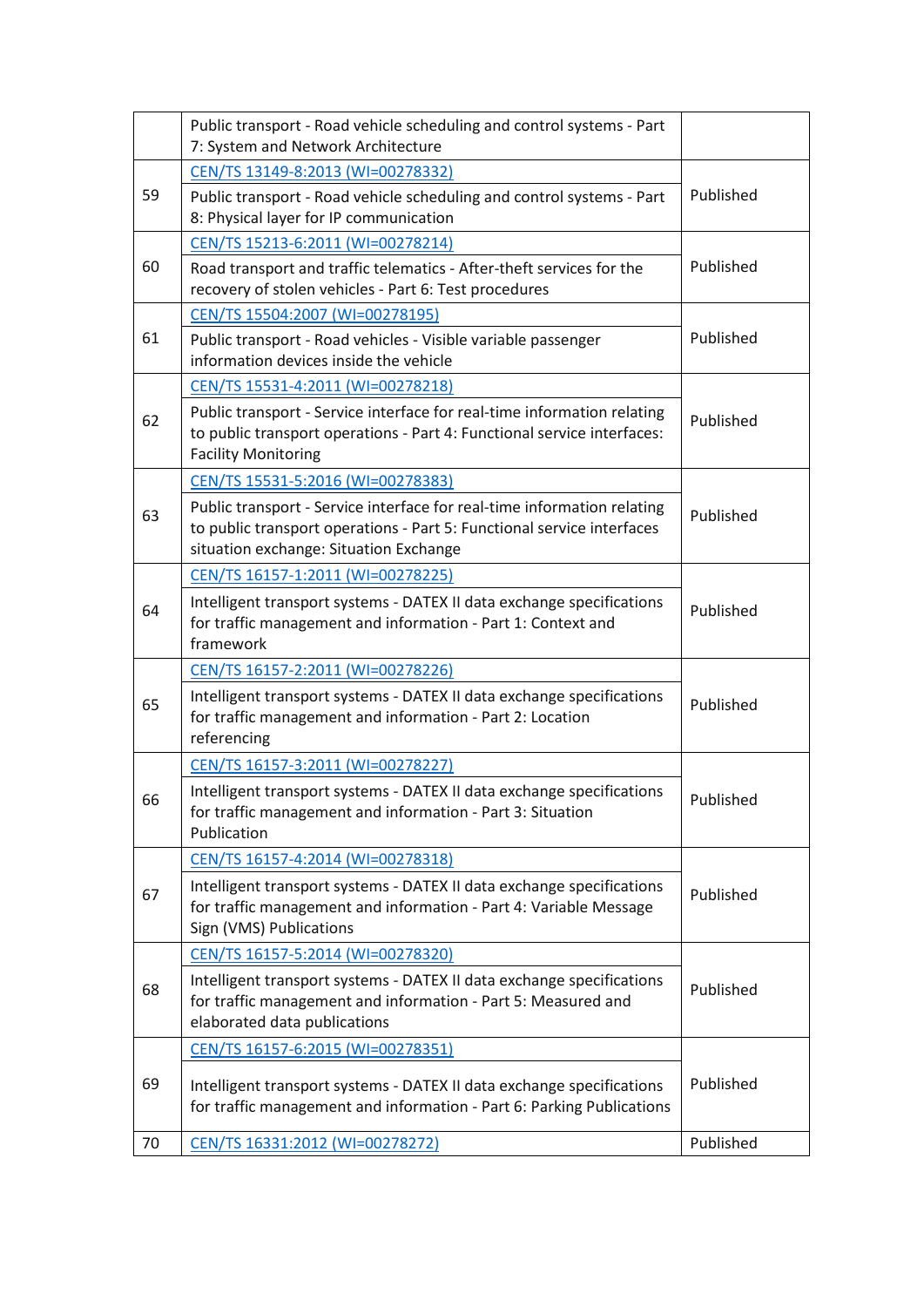|    | Electronic fee collection - Interoperable application profiles for<br>autonomous systems                                               |           |
|----|----------------------------------------------------------------------------------------------------------------------------------------|-----------|
|    | CEN/TS 16405:2017 (WI=00278350)                                                                                                        |           |
| 71 | Intelligent transport systems - Ecall - Additional data concept<br>specification for heavy goods vehicles                              | Published |
|    | CEN/TS 16406:2013 (WI=00278319)                                                                                                        |           |
| 72 | Intelligent transport systems - Public transport - Indirect Fulfilment<br>for Rail                                                     | Published |
|    | CEN/TS 16614-1:2014 (WI=00278307)                                                                                                      |           |
| 73 | Public transport - Network and Timetable Exchange (NeTEx) - Part 1:<br>Public transport network topology exchange format               | Published |
|    | CEN/TS 16614-2:2014 (WI=00278308)                                                                                                      |           |
| 74 | Public transport - Network and Timetable Exchange (NeTEx) - Part 2:<br>Public transport scheduled timetables exchange format           | Published |
|    | CEN/TS 16614-3:2016 (WI=00278330)                                                                                                      |           |
| 75 | Public transport - Network and Timetable Exchange (NeTEx) - Part 3:<br>Public transport fares exchange format                          | Published |
|    | CEN/TS 16702-1:2014 (WI=00278282)                                                                                                      |           |
| 76 | Electronic fee collection - Secure monitoring for autonomous toll<br>systems - Part 1: Compliance checking                             | Published |
|    | CEN/TS 16702-2:2015 (WI=00278338)                                                                                                      |           |
| 77 | Electronic fee collection - Secure monitoring for autonomous toll<br>systems - Part 2: Trusted recorder                                | Published |
|    | CEN/TS 16794-1:2017 (WI=00278404)                                                                                                      |           |
| 78 | Public transport - Communication between contactless readers and<br>fare media - Part 1: Implementation requirements for ISO/IEC 14443 | Published |
|    | CEN/TS 16794-2:2017 (WI=00278405)                                                                                                      |           |
| 79 | Public transport - Communication between contactless readers and<br>fare media - Part 2: Test plan for ISO/IEC 14443                   | Published |
|    | CEN/TS 16986:2016 (WI=00278348)                                                                                                        |           |
| 80 | Electronic Fee Collection - Interoperable application profiles for<br>information exchange between Service Provision and Toll Charging | Published |
|    | CEN/TS 16986:2016/AC:2017 (WI=00278C11)                                                                                                |           |
| 81 | Electronic Fee Collection - Interoperable application profiles for<br>information exchange between Service Provision and Toll Charging | Published |
|    | CEN/TS 17118:2017 (WI=00278420)                                                                                                        |           |
| 82 | Intelligent transport systems - Public transport - Open API for<br>distributed journey planning                                        | Published |
|    | CEN/TS 17148:2018 (WI=00278400)                                                                                                        |           |
| 83 | Intelligent Transport Systems - eSafety - ProForma eCall Agreement<br>between TPSP and PARES                                           | Published |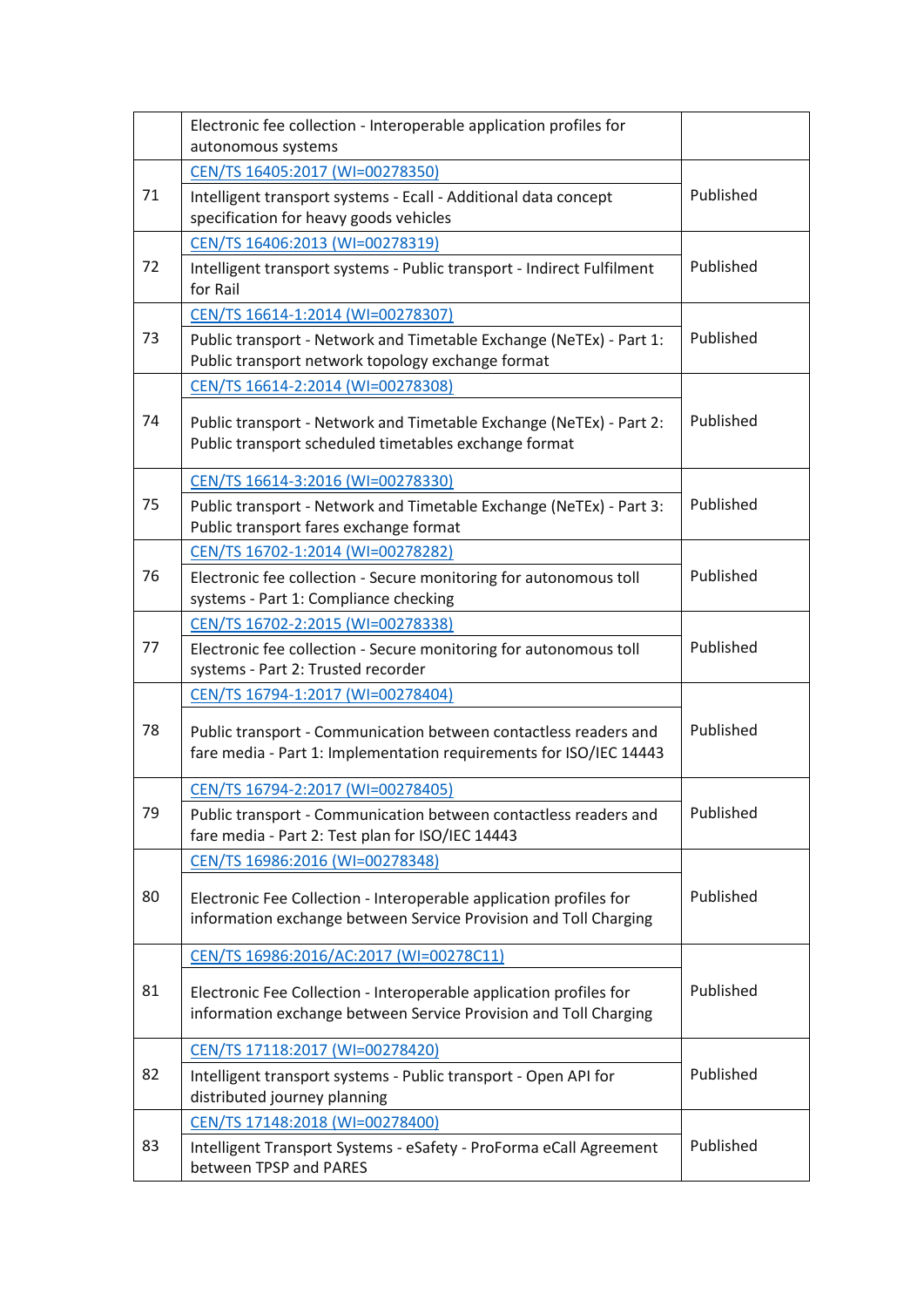|    | CEN/TS 17184:2018 (WI=00278452)                                                                                                                         |           |
|----|---------------------------------------------------------------------------------------------------------------------------------------------------------|-----------|
| 84 | Intelligent transport systems - eSafety - eCall High level application<br>Protocols (HLAP) using IMS packet switched networks                           | Approved  |
|    | EN 12253:2004 (WI=00278141)                                                                                                                             |           |
| 85 | Road transport and traffic telematics - Dedicated short-range<br>communication - Physical layer using microwave at 5,8 GHz                              | Published |
|    | EN 12795:2003 (WI=00278142)                                                                                                                             |           |
| 86 | Road transport and traffic telematics - Dedicated Short Range<br>Communication (DSRC) - DSRC data link layer: medium access and<br>logical link control | Published |
|    | EN 12834:2003 (WI=00278143)                                                                                                                             |           |
| 87 | Road transport and traffic telematics - Dedicated Short Range<br>Communication (DSRC) - DSRC application layer                                          | Published |
|    | EN 12896-1:2016 (WI=00278371)                                                                                                                           |           |
| 88 | Public transport - Reference data model - Part 1: Common concepts                                                                                       | Published |
|    | EN 12896-2:2016 (WI=00278367)                                                                                                                           |           |
| 89 | Public transport - Reference data model - Part 2: Public transport<br>network                                                                           | Published |
|    | EN 12896-3:2016 (WI=00278368)                                                                                                                           |           |
| 90 | Public transport - Reference data model - Part 3: Timing information<br>and vehicle scheduling                                                          | Published |
|    | EN 13149-1:2004 (WI=00278169)                                                                                                                           |           |
| 91 | Public transport - Road vehicle scheduling and control systems - Part<br>1: WORLDFIP definition and application rules for onboard data<br>transmission  | Published |
|    | EN 13149-2:2004 (WI=00278170)                                                                                                                           |           |
| 92 | Public transport - Road vehicle scheduling and control systems - Part<br>2: WORLDFIP cabling specifications                                             | Published |
|    | EN 13149-4:2004 (WI=00278175)                                                                                                                           |           |
| 93 | Public transport - Road vehicle scheduling and control systems - Part<br>4: General application rules for CANopen transmission buses                    | Published |
|    | EN 13149-5:2004 (WI=00278176)                                                                                                                           |           |
| 94 | Public transport - Road vehicle scheduling and control systems - Part<br>5: CANopen cabling specifications                                              | Published |
|    | EN 13372:2004 (WI=00278144)                                                                                                                             |           |
| 95 | Road Transport and Traffic Telematics (RTTT) - Dedicated short-range<br>communication - Profiles for RTTT applications                                  | Published |
|    | EN 15213-1:2013 (WI=00278333)                                                                                                                           |           |
| 96 | Intelligent transport systems - After-theft systems for the recovery of<br>stolen vehicles - Part 1: Reference architecture and terminology             | Published |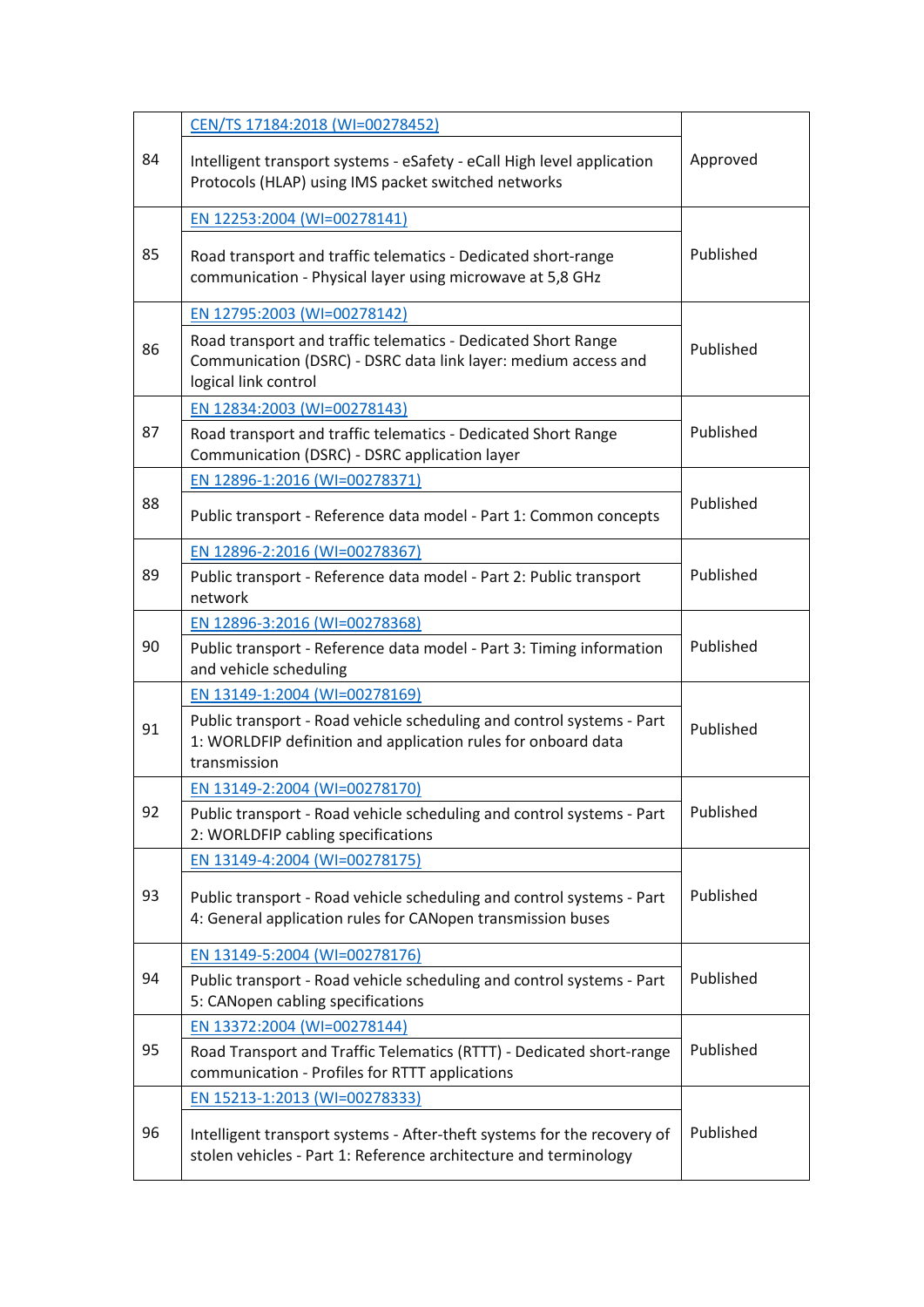|     | EN 15213-2:2013 (WI=00278335)                                                                                                                                                          |           |
|-----|----------------------------------------------------------------------------------------------------------------------------------------------------------------------------------------|-----------|
| 97  | Intelligent transport systems - After-theft systems for the recovery of<br>stolen vehicles - Part 2: Common status message elements                                                    | Published |
|     | EN 15213-3:2013 (WI=00278336)                                                                                                                                                          |           |
| 98  | Intelligent transport systems - After-theft systems for the recovery of<br>stolen vehicles - Part 3: Interface and system requirements in terms<br>of short range communication system | Published |
|     | EN 15213-4:2013 (WI=00278334)                                                                                                                                                          |           |
| 99  | Intelligent transport systems - After-theft systems for the recovery of<br>stolen vehicles - Part 4: Interface and system requirements in terms<br>of long range communication system  | Published |
|     | EN 15213-5:2013 (WI=00278337)                                                                                                                                                          |           |
| 100 | Intelligent transport systems - After-theft systems for the recovery of<br>stolen vehicles - Part 5: Messaging interface                                                               | Published |
|     | EN 15509:2014 (WI=00278327)                                                                                                                                                            |           |
| 101 | Electronic fee collection - Interoperability application profile for DSRC                                                                                                              | Published |
|     | EN 15531-1:2015 (WI=00278340)                                                                                                                                                          |           |
| 102 | Public transport - Service interface for real-time information relating<br>to public transport operations - Part 1: Context and framework                                              | Published |
|     | EN 15531-2:2015 (WI=00278341)                                                                                                                                                          |           |
| 103 | Public transport - Service interface for real-time information relating<br>to public transport operations - Part 2: Communications                                                     | Published |
|     | EN 15531-3:2015 (WI=00278342)                                                                                                                                                          |           |
| 104 | Public transport - Service interface for real-time information relating<br>to public transport operations - Part 3: Functional service interfaces                                      | Published |
|     | EN 15722:2015 (WI=00278376)                                                                                                                                                            |           |
| 105 | Intelligent transport systems - ESafety - ECall minimum set of data                                                                                                                    | Published |
|     | EN 15876-1:2016 (WI=00278406)                                                                                                                                                          |           |
| 106 | Electronic fee collection - Evaluation of on-board and roadside<br>equipment for conformity to EN 15509 - Part 1: Test suite structure<br>and test purposes                            | Published |
|     | EN 15876-2:2016 (WI=00278407)                                                                                                                                                          |           |
| 107 | Electronic fee collection - Evaluation of on-board and roadside<br>equipment for conformity to EN 15509 - Part 2: Abstract test suite                                                  | Published |
| 108 | EN 16062:2015 (WI=00278378)                                                                                                                                                            | Published |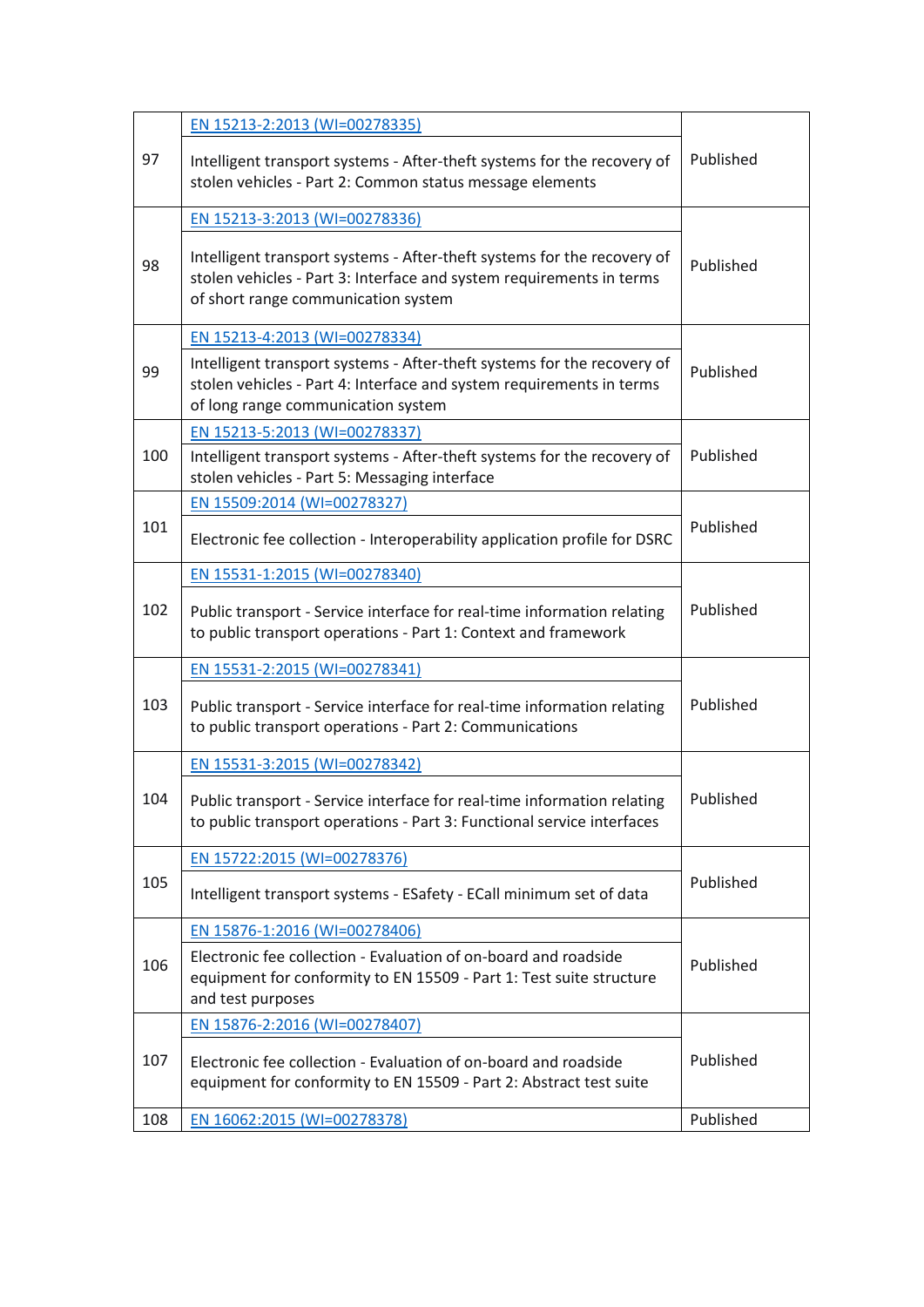|     | Intelligent transport systems - ESafety - eCall high level application<br>requirements (HLAP) using GSM/UMTS circuit switched networks                                                                                           |           |  |
|-----|----------------------------------------------------------------------------------------------------------------------------------------------------------------------------------------------------------------------------------|-----------|--|
| 109 | EN 16072:2015 (WI=00278375)<br>Intelligent transport systems - ESafety - Pan-European eCall operating<br>requirements                                                                                                            | Published |  |
|     | EN 16102:2011 (WI=00278244)                                                                                                                                                                                                      |           |  |
| 110 | Intelligent transport systems - eCall - Operating requirements for<br>third party support                                                                                                                                        |           |  |
|     | EN 16312:2013 (WI=00278285)                                                                                                                                                                                                      |           |  |
| 111 | Intelligent transport systems - Automatic Vehicle and Equipment<br>Registration (AVI/AEI) - Interoperable application profile for AVI/AEI<br>and Electronic Register Identification using dedicated short range<br>communication |           |  |
|     | EN 16454:2015 (WI=00278349)                                                                                                                                                                                                      |           |  |
| 112 | Intelligent transport systems - ESafety - ECall end to end<br>conformance testing                                                                                                                                                | Published |  |
|     | EN 28701:2012 (WI=00278317)                                                                                                                                                                                                      |           |  |
| 113 | Intelligent transport systems - Public transport - Identification of<br>Fixed Objects in Public Transport (IFOPT)                                                                                                                |           |  |
|     | EN ISO 12813:2015 (WI=00278362)                                                                                                                                                                                                  |           |  |
| 114 | Electronic fee collection - Compliance check communication for<br>autonomous systems (ISO 12813:2015)                                                                                                                            | Published |  |
|     | EN ISO 12813:2015/A1:2017 (WI=00278411)                                                                                                                                                                                          |           |  |
| 115 | Electronic fee collection - Compliance check communication for<br>autonomous systems - Amendment 1 (ISO 12813:2015/Amd 1:2017)                                                                                                   | Published |  |
|     | EN ISO 12855:2015 (WI=00278353)                                                                                                                                                                                                  |           |  |
| 116 | Electronic fee collection - Information exchange between service<br>provision and toll charging (ISO 12855:2015)                                                                                                                 | Published |  |
|     | EN ISO 13140-1:2016 (WI=00278390)                                                                                                                                                                                                |           |  |
| 117 | Electronic fee collection - Evaluation of on-board and roadside<br>equipment for conformity to ISO 13141 - Part 1: Test suite structure<br>and test purposes (ISO 13140-1:2016)                                                  | Published |  |
|     | EN ISO 13140-2:2016 (WI=00278413)                                                                                                                                                                                                |           |  |
| 118 | Electronic fee collection - Evaluation of on-board and roadside<br>equipment for conformity to ISO 13141 - Part 2: Abstract test suite<br>(ISO 13140-2:2016)                                                                     | Published |  |
|     | EN ISO 13141:2015 (WI=00278363)                                                                                                                                                                                                  |           |  |
| 119 | Electronic fee collection - Localisation augmentation communication<br>for autonomous systems (ISO 13141:2015)                                                                                                                   | Published |  |
|     | EN ISO 13141:2015/A1:2017 (WI=00278412)                                                                                                                                                                                          |           |  |
| 120 | Electronic fee collection - Localisation augmentation communication<br>for autonomous systems - Amendment 1 (ISO 13141:2015/Amd<br>1:2017                                                                                        | Published |  |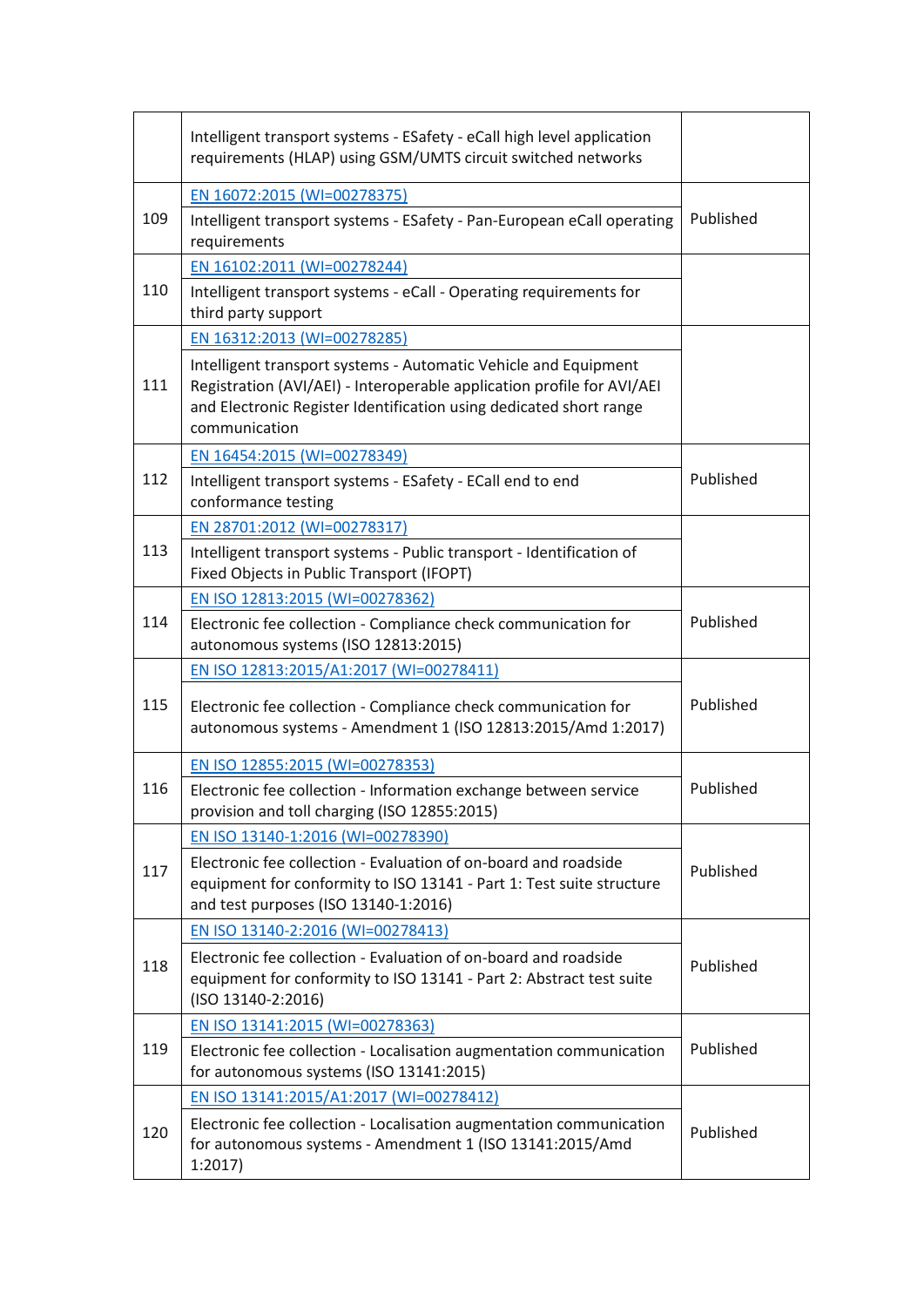|     | EN ISO 13143-1:2016 (WI=00278391)                                                                                                                                                                                                            |                |
|-----|----------------------------------------------------------------------------------------------------------------------------------------------------------------------------------------------------------------------------------------------|----------------|
| 121 | Electronic fee collection - Evaluation of on-board and roadside<br>equipment for conformity to ISO 12813 - Part 1: Test suite structure<br>and test purposes (ISO 13143-1:2016)                                                              | Published      |
|     | EN ISO 13143-2:2016 (WI=00278392)                                                                                                                                                                                                            |                |
| 122 | Electronic fee collection - Evaluation of on-board and roadside<br>equipment for conformity to ISO 12813 - Part 2: Abstract test suite<br>(ISO 13143-2:2016)                                                                                 | Published      |
|     | EN ISO 14814:2006 (WI=00278157)                                                                                                                                                                                                              |                |
| 123 | Road transport and traffic telematics - Automatic vehicle and<br>equipment identification - Reference architecture and terminology<br>(ISO 14814:2006)                                                                                       | Published      |
|     | EN ISO 14815:2005 (WI=00278172)                                                                                                                                                                                                              |                |
| 124 | Road transport and traffic telematics - Automatic vehicle and<br>equipment identification - System specifications (ISO 14815:2005)                                                                                                           | Published      |
|     | EN ISO 14816:2005 (WI=00278173)                                                                                                                                                                                                              |                |
| 125 | Road transport and traffic telematics - Automatic vehicle and<br>equipment identification - Numbering and data structure (ISO<br>14816:2005)                                                                                                 | Published      |
|     | EN ISO 14816:2005/prA1 (WI=00278384)                                                                                                                                                                                                         |                |
| 126 | Road transport and traffic telematics - Automatic vehicle and<br>equipment identification - Numbering and data structure -<br>Amendment 1 (ISO 14816:2005/DAmd 1:2017)                                                                       | Under Approval |
|     | EN ISO 14819-1:2013 (WI=00278300)                                                                                                                                                                                                            |                |
| 127 | Intelligent transport systems - Traffic and travel information<br>messages via traffic message coding - Part 1: Coding protocol for<br>Radio Data System - Traffic Message Channel (RDS-TMC) using<br>ALERT-C (ISO 14819-1:2013)             | Published      |
|     | EN ISO 14819-2:2013 (WI=00278197)                                                                                                                                                                                                            |                |
| 128 | Intelligent transport systems - Traffic and travel information<br>messages via traffic message coding - Part 2: Event and information<br>codes for Radio Data System - Traffic Message Channel (RDS-TMC)<br>using ALERT-C (ISO 14819-2:2013) | Published      |
|     | EN ISO 14819-3:2013 (WI=00278301)                                                                                                                                                                                                            |                |
| 129 | Intelligent transport systems - Traffic and travel information<br>messages via traffic message coding - Part 3: Location referencing for<br>Radio Data System - Traffic Message Channel (RDS-TMC) using<br>ALERT-C (ISO 14819-3:2013)        | Published      |
|     | EN ISO 14819-6:2006 (WI=00278158)                                                                                                                                                                                                            |                |
| 130 | Traffic and Traveller Information (TTI) - TTI messages via traffic<br>message coding - Part 6: Encryption and conditional access for the<br>Radio Data System - Traffic Message Channel ALERT C coding (ISO<br>14819-6:2006)                 | Published      |
| 131 | EN ISO 14823:2017 (WI=00278394)                                                                                                                                                                                                              | Published      |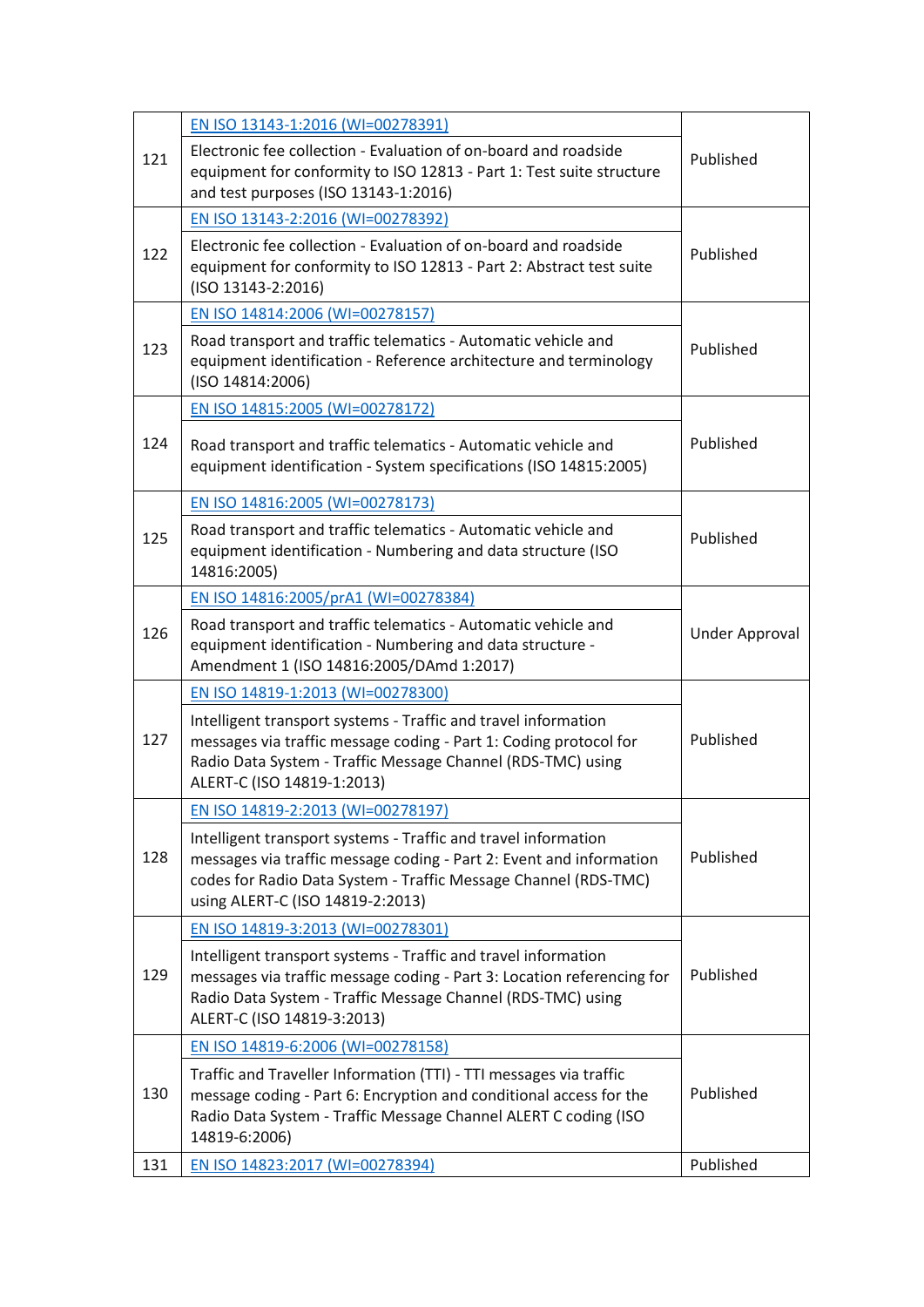|     | Intelligent transport systems - Graphic data dictionary (ISO<br>14823:2017)                                                                                                    |           |
|-----|--------------------------------------------------------------------------------------------------------------------------------------------------------------------------------|-----------|
|     | EN ISO 14825:2011 (WI=00278256)                                                                                                                                                |           |
| 132 | Intelligent transport systems - Geographic Data Files (GDF) - GDF5.0<br>(ISO 14825:2011)                                                                                       | Published |
|     | EN ISO 14906:2011 (WI=00278234)                                                                                                                                                |           |
| 133 | Electronic fee collection - Application interface definition for<br>dedicated short-range communication (ISO 14906:2011)                                                       | Published |
|     | EN ISO 14906:2011/A1:2015 (WI=00278357)                                                                                                                                        |           |
| 134 | Electronic fee collection - Application interface definition for<br>dedicated short-range communication - Amendment 1 (ISO<br>14906:2011/Amd 1:2015)                           | Published |
|     | EN ISO 14906:2011/AC:2013 (WI=00278C06)                                                                                                                                        |           |
| 135 | Electronic fee collection - Application interface definition for<br>dedicated short-range communication - Technical Corrigendum 1<br>(ISO 14906:2011/Cor 1:2013)               | Published |
|     | EN ISO 15005:2017 (WI=00278402)                                                                                                                                                |           |
| 136 | Road vehicles - Ergonomic aspects of transportation and control<br>systems - Dialogue management principles and compliance<br>procedures (ISO 15005:2017)                      | Published |
|     | EN ISO 15006:2011 (WI=00278271)                                                                                                                                                |           |
| 137 | Road vehicles - Ergonomic aspects of transport information and<br>control systems - Specifications for in-vehicle auditory presentation<br>(ISO 15006:2011)                    | Published |
|     | EN ISO 15007-1:2014 (WI=00278280)                                                                                                                                              |           |
| 138 | Road vehicles - Measurement of driver visual behaviour with respect<br>to transport information and control systems - Part 1: Definitions and<br>parameters (ISO 15007-1:2014) | Published |
|     | EN ISO 15008:2017 (WI=00278345)                                                                                                                                                |           |
| 139 | Road vehicles - Ergonomic aspects of transport information and<br>control systems - Specifications and test procedures for in-vehicle<br>visual presentation (ISO 15008:2017)  | Published |
|     | EN ISO 16407-1:2017 (WI=00278408)                                                                                                                                              |           |
| 140 | Electronic fee collection - Evaluation of equipment for conformity to<br>ISO 17575-1 - Part 1: Test suite structure and test purposes (ISO<br>16407-1:2017)                    | Published |
|     | EN ISO 16410-1:2017 (WI=00278409)                                                                                                                                              |           |
| 141 | Electronic fee collection - Evaluation of equipment for conformity to<br>ISO 17575-3 - Part 1: Test suite structure and test purposes (ISO<br>16410-1:2017)                    | Published |
|     | EN ISO 17261:2012 (WI=00278263)                                                                                                                                                |           |
| 142 | Intelligent transport systems - Automatic vehicle and equipment<br>identification - Intermodal goods transport architecture and<br>terminology (ISO 17261:2012)                | Published |
| 143 | EN ISO 17262:2012 (WI=00278264)                                                                                                                                                | Published |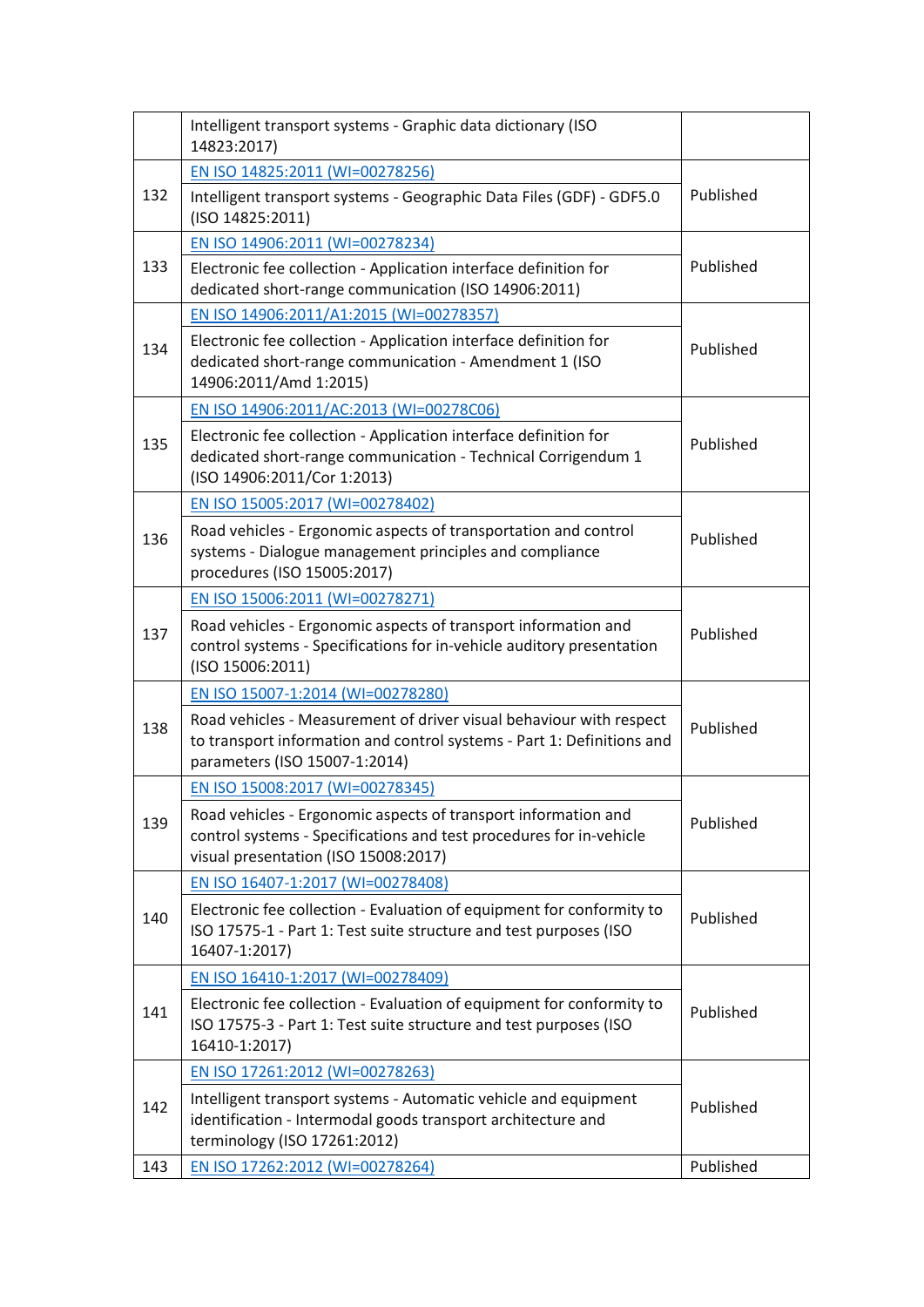|     | Intelligent transport systems - Automatic vehicle and equipment<br>identification - Numbering and data structures (ISO 17262:2012)                                         |                       |  |
|-----|----------------------------------------------------------------------------------------------------------------------------------------------------------------------------|-----------------------|--|
|     | EN ISO 17262:2012/AC:2013 (WI=00278C09)                                                                                                                                    |                       |  |
| 144 | Intelligent transport systems - Automatic vehicle and equipment<br>identification - Numbering and data structures - Technical<br>Corrigendum 1 (ISO 17262:2012/Cor 1:2013) | Published             |  |
|     | EN ISO 17262:2012/prA1 (WI=00278385)                                                                                                                                       |                       |  |
| 145 | Intelligent transport systems - Automatic vehicle and equipment<br>identification - Numbering and data structures - Amendment 1 (ISO<br>17262:2012/DAmd 1:2017)            | <b>Under Approval</b> |  |
|     | EN ISO 17263:2012 (WI=00278265)                                                                                                                                            |                       |  |
| 146 | Intelligent transport systems - Automatic vehicle and equipment<br>identification - System parameters (ISO 17263:2012)                                                     | Published             |  |
|     | EN ISO 17263:2012/AC:2013 (WI=00278C10)                                                                                                                                    |                       |  |
| 147 | Intelligent transport systems - Automatic vehicle and equipment<br>identification - System parameters - Technical Corrigendum 1 (ISO<br>17263:2012/Cor 1:2013)             | Published             |  |
|     | EN ISO 17264:2009 (WI=00278228)                                                                                                                                            | Published             |  |
| 148 | Intelligent transport systems - Automatic vehicle and equipment<br>identification - Interfaces (ISO 17264:2009)                                                            |                       |  |
|     | EN ISO 17264:2009/prA1 (WI=00278386)                                                                                                                                       |                       |  |
| 149 | Intelligent transport systems - Automatic vehicle and equipment<br>identification - Interfaces - Amendment 1 (ISO 17264:2009/DAmd<br>1:2017                                | <b>Under Approval</b> |  |
|     | EN ISO 17287:2003 (WI=00278128)                                                                                                                                            |                       |  |
| 150 | Road vehicles - Ergonomic aspects of transport information and<br>control systems - Procedure for assessing suitability for use while<br>driving (ISO 17287:2003)          | Published             |  |
|     | EN ISO 17419:2018 (WI=00278419)                                                                                                                                            |                       |  |
| 151 | Intelligent transport systems - Cooperative systems - Globally unique<br>identification (ISO 17419:2018)                                                                   | Published             |  |
|     | EN ISO 17423:2018 (WI=00278459)                                                                                                                                            |                       |  |
| 152 | Intelligent transport systems - Cooperative systems - Application<br>requirements and objectives (ISO 17423:2018)                                                          | Published             |  |
|     | EN ISO 17575-1:2016 (WI=00278356)                                                                                                                                          |                       |  |
| 153 | Electronic fee collection - Application interface definition for<br>autonomous systems - Part 1: Charging (ISO 17575-1:2016)                                               | Published             |  |
|     | EN ISO 17575-2:2016 (WI=00278364)                                                                                                                                          |                       |  |
| 154 | Electronic fee collection - Application interface definition for<br>autonomous systems - Part 2: Communication and connection to the<br>lower layers (ISO 17575-2:2016)    | Published             |  |
| 155 | EN ISO 17575-3:2016 (WI=00278365)                                                                                                                                          | Published             |  |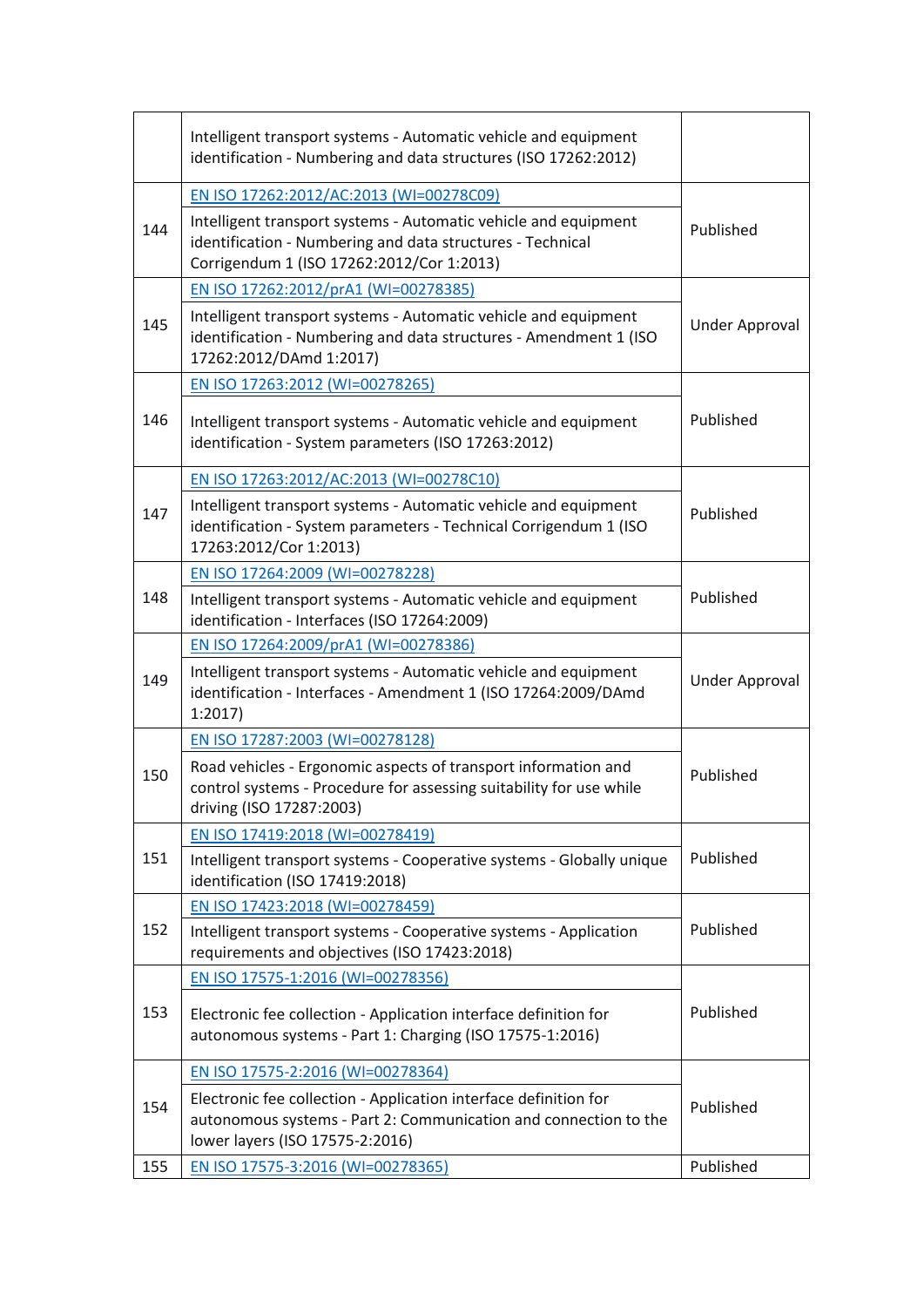|     | Electronic fee collection - Application interface definition for<br>autonomous systems - Part 3: Context data (ISO 17575-3:2016)                                                                                               |                |
|-----|--------------------------------------------------------------------------------------------------------------------------------------------------------------------------------------------------------------------------------|----------------|
|     | EN ISO 18750:2018 (WI=00278403)                                                                                                                                                                                                |                |
| 156 | Intelligent transport systems - Co-operative ITS - Local dynamic map<br>(ISO 18750:2018)                                                                                                                                       | Published      |
|     | EN ISO 24014-1:2015 (WI=00278346)                                                                                                                                                                                              |                |
| 157 | Public transport - Interoperable fare management system - Part 1:<br>Architecture (ISO 24014-1:2015)                                                                                                                           | Published      |
|     | EN ISO 24534-1:2010 (WI=00278229)                                                                                                                                                                                              |                |
| 158 | Automatic vehicle and equipment identification - Electronic<br>Registration Identification (ERI) for vehicles - Part 1: Architecture (ISO<br>24534-1:2010)                                                                     | Published      |
|     | EN ISO 24534-2:2010 (WI=00278230)                                                                                                                                                                                              |                |
| 159 | Automatic vehicle and equipment identification - Electronic<br>Registration Identification (ERI) for vehicles - Part 2: Operational<br>requirements (ISO 24534-2:2010)                                                         | Published      |
|     | EN ISO 24534-3:2016 (WI=00278302)                                                                                                                                                                                              |                |
| 160 | Intelligent transport systems - Automatic vehicle and equipment<br>identification - Electronic registration identification (ERI) for vehicles -<br>Part 3: Vehicle data (ISO 24534-3:2016)                                     | Published      |
|     | EN ISO 24534-4:2010 (WI=00278232)                                                                                                                                                                                              |                |
| 161 | Automatic vehicle and equipment identification - Electronic<br>Registration Identification (ERI) for vehicles - Part 4: Secure<br>communications using asymmetrical techniques (ISO 24534-4:2010)                              | Published      |
|     | EN ISO 24534-4:2010/prA1 (WI=00278395)                                                                                                                                                                                         |                |
| 162 | Automatic vehicle and equipment identification - Electronic<br>registration identification (ERI) for vehicles - Part 4: Secure<br>communications using asymmetrical techniques - Amendment 1 (ISO<br>24534-4:2010/DAmd 1:2017) | Under Approval |
|     | EN ISO 24978:2009 (WI=00278206)                                                                                                                                                                                                |                |
| 163 | Intelligent transport systems - ITS Safety and emergency messages<br>using any available wireless media - Data registry procedures (ISO<br>24978:2009)                                                                         | Published      |
|     | EN ISO 25110:2017 (WI=00278434)                                                                                                                                                                                                |                |
| 164 | Electronic fee collection - Interface definition for on-board account<br>using integrated circuit card (ICC) (ISO 25110:2017)                                                                                                  | Published      |
|     | ENV 12313-4:2000 (WI=00278116)                                                                                                                                                                                                 |                |
| 165 | Traffic and Traveller Information (TTI) - TTI Messages via Traffic<br>Message Coding - Part 4: Coding Protocol for Radio Data System -<br>Traffic Message Channel (RDS-TMC) - RDS-TMC using ALERT Plus with<br><b>ALERT C</b>  | Published      |
| 166 | ENV 12694:1997 (WI=00278077)                                                                                                                                                                                                   |                |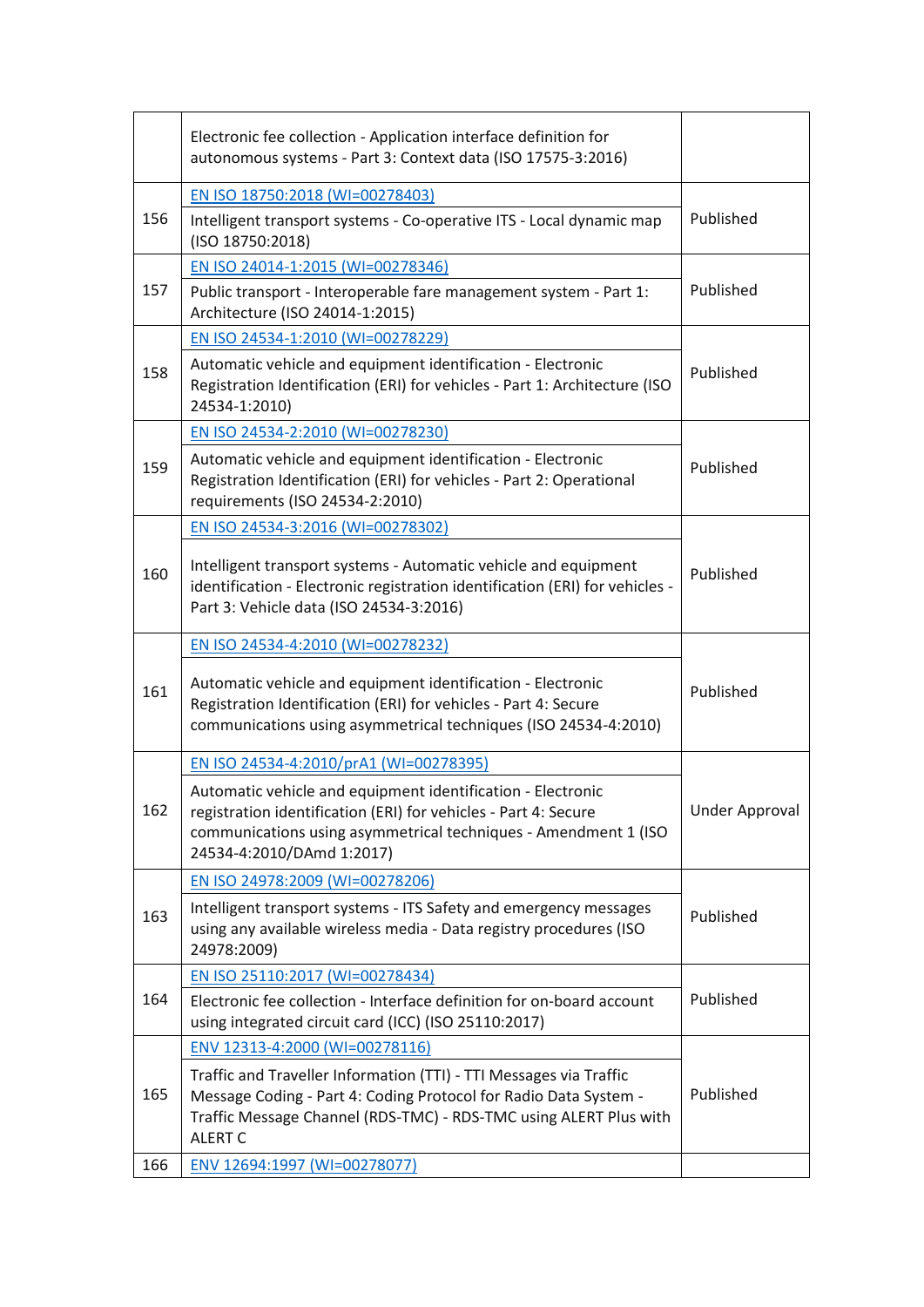|     | Public transport - Road vehicles - Dimensional requirements for<br>variable electronic external signs                                   |                       |
|-----|-----------------------------------------------------------------------------------------------------------------------------------------|-----------------------|
|     | ENV 12796:1997 (WI=00278079)                                                                                                            |                       |
| 167 | Road transport and traffic telematics - Public transport - Validators                                                                   | Published             |
|     | ENV 13093:1998 (WI=00278078)                                                                                                            |                       |
| 168 | Public transport - Road vehicles - Driver's console mechanical<br>interface requirements - Minimum display and keypad parameters        | Published             |
|     | ENV 13998:2001 (WI=00278083)                                                                                                            |                       |
| 169 | Road transport and traffic telematics - Public transport - Non-<br>interactive dynamic passenger information on ground                  |                       |
|     | FprCEN/TR 17249-1 (WI=00278466)                                                                                                         |                       |
| 170 | Intelligent transport systems - eSafety - Part 1: Extending eCall to<br>other categories of vehicle                                     | Approved              |
|     | FprCEN/TR 17297 (WI=00278474)                                                                                                           |                       |
| 171 | Intelligent Transport Systems - Location Referencing Harmonisation<br>for Urban-ITS - Part 1: State of the art and guidelines           | <b>Under Drafting</b> |
|     | FprCEN/TR 17311 (WI=00278451)                                                                                                           |                       |
| 172 | Public transport - Interoperable fare management system - Bluetooth<br>low energy ticketing use cases and guidelines                    | <b>Under Approval</b> |
|     | FprCEN/TS 17154-1 (WI=00278421)                                                                                                         |                       |
| 173 | Electronic Fee collection - Conformity evaluation of implementation<br>to CEN/TS 16986 - Part 1: Test suite structure and test purposes | <b>Under Drafting</b> |
|     | FprCEN/TS 17154-2 (WI=00278422)                                                                                                         |                       |
| 174 | Electronic Fee collection - Conformity evaluation of implementation<br>to CEN/TS 16986 - Part 2: Abstract test                          | <b>Under Drafting</b> |
|     | FprCEN/TS 17182 (WI=00278453)                                                                                                           |                       |
| 175 | Intelligent transport systems - eSafety - eCall via an ITS-station                                                                      | Approved              |
|     | FprCEN/TS 17234 (WI=00278463)                                                                                                           |                       |
| 176 | Intelligent transport systems - eSafety - eCall: Tests to enable PSAPs<br>to demonstrate conformance and performance                    | <b>Under Approval</b> |
|     | FprCEN/TS 17240 (WI=00278460)                                                                                                           |                       |
| 177 | Intelligent transport systems - ESafety - ECall end to end<br>conformance testing for IMS packet switched based systems                 | Under Approval        |
|     | FprCEN/TS 17241 (WI=00278478)                                                                                                           |                       |
| 178 | Intelligent transport systems - Traffic management systems - Status,<br>fault and quality requirements                                  | <b>Under Drafting</b> |
|     | FprCEN/TS 17249-2 (WI=00278467)                                                                                                         |                       |
| 179 | Intelligent transport systems - eSafety - Part 2 : eCall for HGVs and<br>other commercial vehicles                                      | Under Approval        |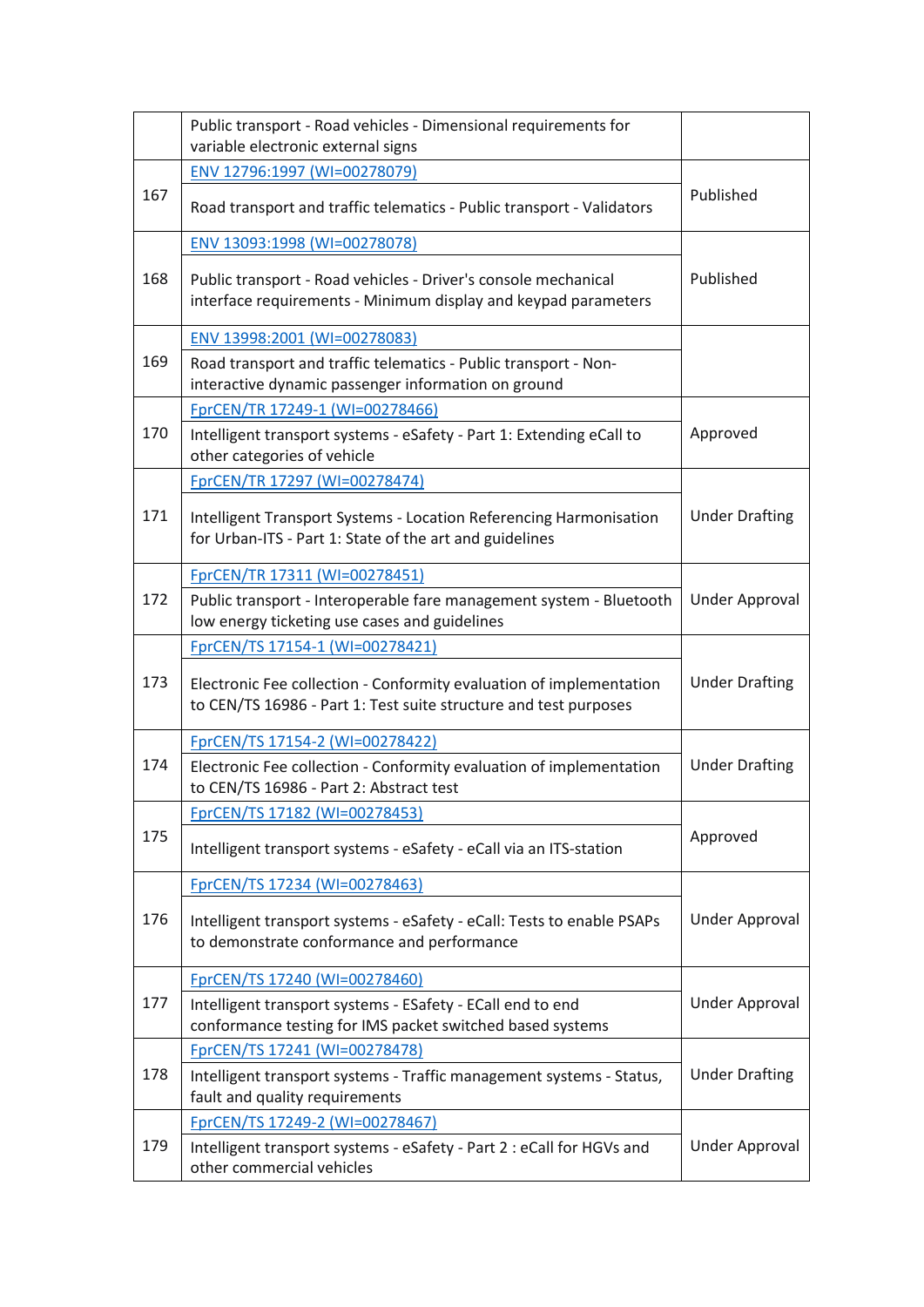|     | FprCEN/TS 17249-3 (WI=00278468)                                                                                                                    |                       |
|-----|----------------------------------------------------------------------------------------------------------------------------------------------------|-----------------------|
| 180 | Intelligent transport systems - eSafety - Part 3: eCall for Coaches and<br>buses                                                                   | Under Approval        |
|     | FprCEN/TS 17249-4 (WI=00278469)                                                                                                                    |                       |
| 181 | Intelligent transport systems - eSafety - Part 4: eCall for UNECE<br>Category T, R, S agricultural/forestry vehicles                               | <b>Under Approval</b> |
|     | FprCEN/TS 17249-5 (WI=00278470)                                                                                                                    |                       |
| 182 | Intelligent transport systems - eSafety - Part 5: eCall for UNECE<br>Category L1 and L3 powered two-wheeled vehicles                               | Under Approval        |
|     | FprCEN/TS 17249-6 (WI=00278471)                                                                                                                    |                       |
| 183 | Intelligent transport systems - eSafety - Part 6: eCall for UNECE<br>Category L2, L4, L5, L6 and L7 tricycles and quadricycles                     | Under Approval        |
|     | FprCEN/TS 17268 (WI=00278479)                                                                                                                      |                       |
| 184 | Intelligent transport systems - ITS spatial data - Data exchange on<br>changes in road attributes                                                  | Under Approval        |
|     | FprCEN/TS 17312 (WI=00278476)                                                                                                                      |                       |
| 185 | Intelligent transport systems - eSafety - eCall via satellite                                                                                      | <b>Under Approval</b> |
|     | FprCEN/TS 17313 (WI=00278401)                                                                                                                      |                       |
| 186 | Intelligent transport systems - ESafety - Interoperability and user<br>choice in eCall aftermarket and third party eCall services                  | Under Approval        |
|     | FprEN 16157-1 (WI=00278423)                                                                                                                        |                       |
| 187 | Intelligent transport systems - DATEX II data exchange specifications<br>for traffic management and information - Part 1: Context and<br>framework | Under Approval        |
|     | FprEN 16157-2 (WI=00278398)                                                                                                                        |                       |
| 188 | Intelligent transport systems - DATEX II data exchange specifications<br>for traffic management and information - Part 2: Location<br>referencing  | <b>Under Approval</b> |
|     | FprEN 16157-3 (WI=00278399)                                                                                                                        |                       |
| 189 | Intelligent transport systems - DATEX II data exchange specifications<br>for traffic management and information - Part 3: Situation<br>Publication | Under Approval        |
|     | FprEN 16157-7 (WI=00278424)                                                                                                                        |                       |
| 190 | Intelligent transport systems - DATEX II data exchange specifications<br>for traffic management and information - Part 7: Common data<br>elements  | Under Approval        |
|     | FprEN ISO 14906 (WI=00278425)                                                                                                                      |                       |
| 191 | Electronic fee collection - Application interface definition for<br>dedicated short-range communication (ISO/FDIS 14906:2018)                      | Under Approval        |
| 192 | FprEN ISO 17427-1 (WI=00278393)                                                                                                                    | Approved              |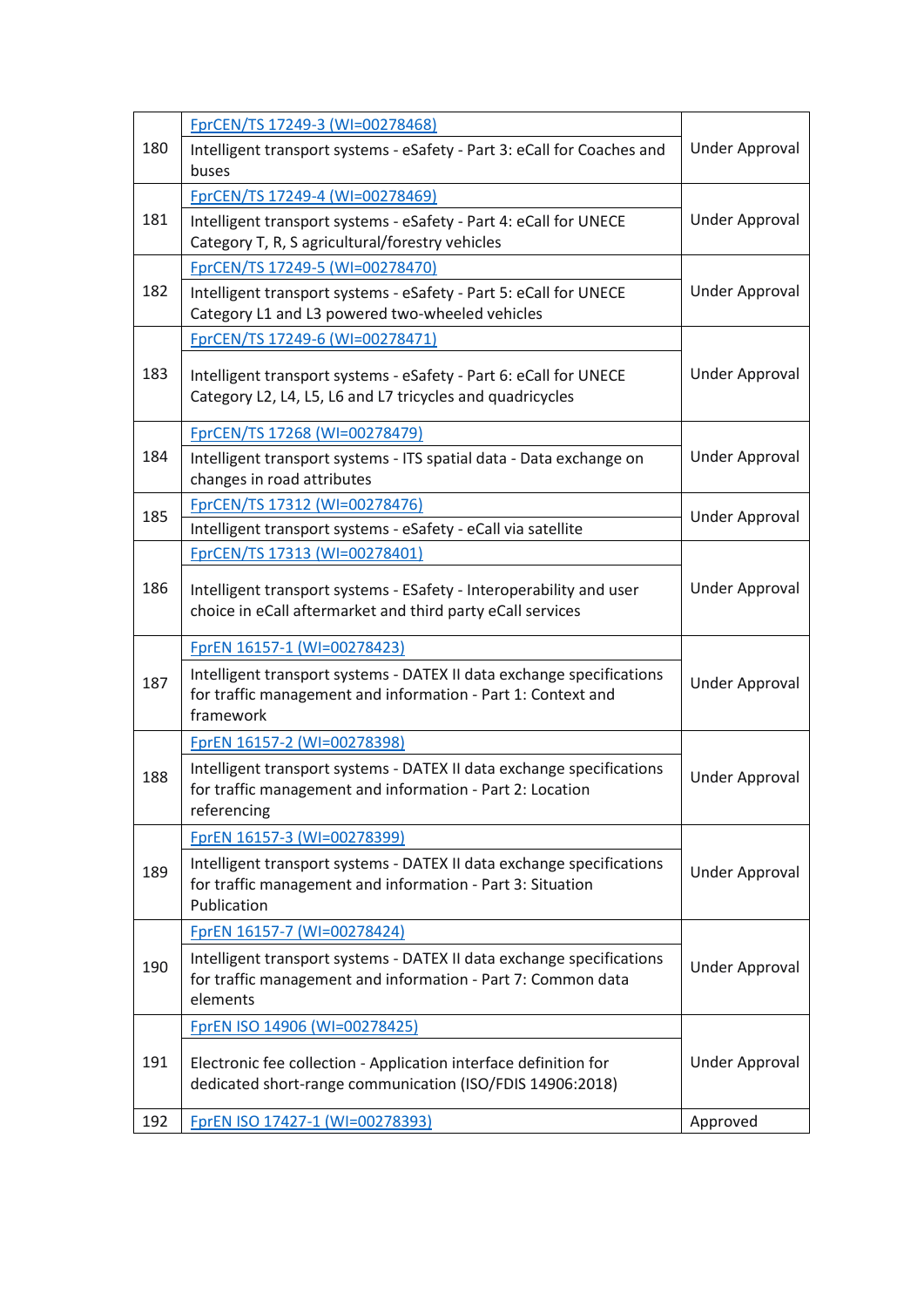|     | Intelligent transport systems - Cooperative ITS - Part 1: Roles and<br>responsibilities in the context of co-operative ITS architecture(s)<br>(ISO/FDIS 17427-1:2018) |                       |
|-----|-----------------------------------------------------------------------------------------------------------------------------------------------------------------------|-----------------------|
|     | prCEN ISO/TR 21186 (WI=00278436)                                                                                                                                      |                       |
| 193 | Intelligent transport systems - Cooperative ITS - Guidelines on the<br>use of C-ITS standards for hybrid communications                                               | <b>Under Drafting</b> |
|     | prCEN ISO/TS 19091 rev (WI=00278461)                                                                                                                                  |                       |
| 194 | Intelligent transport systems - Cooperative ITS - Using V2I and I2V<br>communications for applications related to signalized intersections                            | <b>Under Drafting</b> |
|     | prCEN ISO/TS 21176 (WI=00278437)                                                                                                                                      |                       |
| 195 | Intelligent transport systems - Cooperative ITS - Position, velocity and<br>time functionality in the ITS station                                                     | <b>Under Drafting</b> |
|     | prCEN ISO/TS 21177 (WI=00278438)                                                                                                                                      |                       |
| 196 | Intelligent transport systems - ITS-station security services for secure<br>session establishment and authentication between trusted devices                          | <b>Under Drafting</b> |
|     | prCEN ISO/TS 21184 (WI=00278439)                                                                                                                                      |                       |
| 197 | Intelligent transport systems -- Management of messages containing<br>information of sensor and control networks specified in data<br>dictionaries                    | <b>Under Drafting</b> |
|     | prCEN ISO/TS 21185 (WI=00278440)                                                                                                                                      |                       |
| 198 | Intelligent transport systems -- Communication profiles for secure<br>connections between trusted devices                                                             | <b>Under Drafting</b> |
|     | prCEN/TS 16614-1 rev (WI=00278489)                                                                                                                                    |                       |
| 199 | Public transport - Network and Timetable Exchange (NeTEx) - Part 1:<br>Public transport network topology exchange format                                              | <b>Under Drafting</b> |
|     | prCEN/TS 16614-2 rev (WI=00278490)                                                                                                                                    |                       |
| 200 | Public transport - Network and Timetable Exchange (NeTEx) - Part 2:<br>Public transport scheduled timetables exchange format                                          | <b>Under Drafting</b> |
|     | prCEN/TS 16614-3 rev (WI=00278488)                                                                                                                                    |                       |
| 201 | Public transport - Network and Timetable Exchange (NeTEx) - Part 3:<br>Public transport fares exchange format                                                         | <b>Under Drafting</b> |
|     | prCEN/TS 16702-1 rev (WI=00278465)                                                                                                                                    |                       |
| 202 | Electronic fee collection - Secure monitoring for autonomous toll<br>systems - Part 1: Compliance checking                                                            | <b>Under Drafting</b> |
|     | prCEN/TS 16702-2 rev (WI=00278486)                                                                                                                                    |                       |
| 203 | Electronic fee collection - Secure monitoring for autonomous toll<br>systems - Part 2: Trusted recorder                                                               | <b>Under Drafting</b> |
|     | prCEN/TS 16794-1 rev (WI=00278481)                                                                                                                                    |                       |
| 204 | Public transport - Communication between contactless readers and<br>fare media - Part 1: Implementation requirements for ISO/IEC 14443                                | <b>Under Drafting</b> |
| 205 | prCEN/TS 16794-2 rev (WI=00278482)                                                                                                                                    | <b>Under Drafting</b> |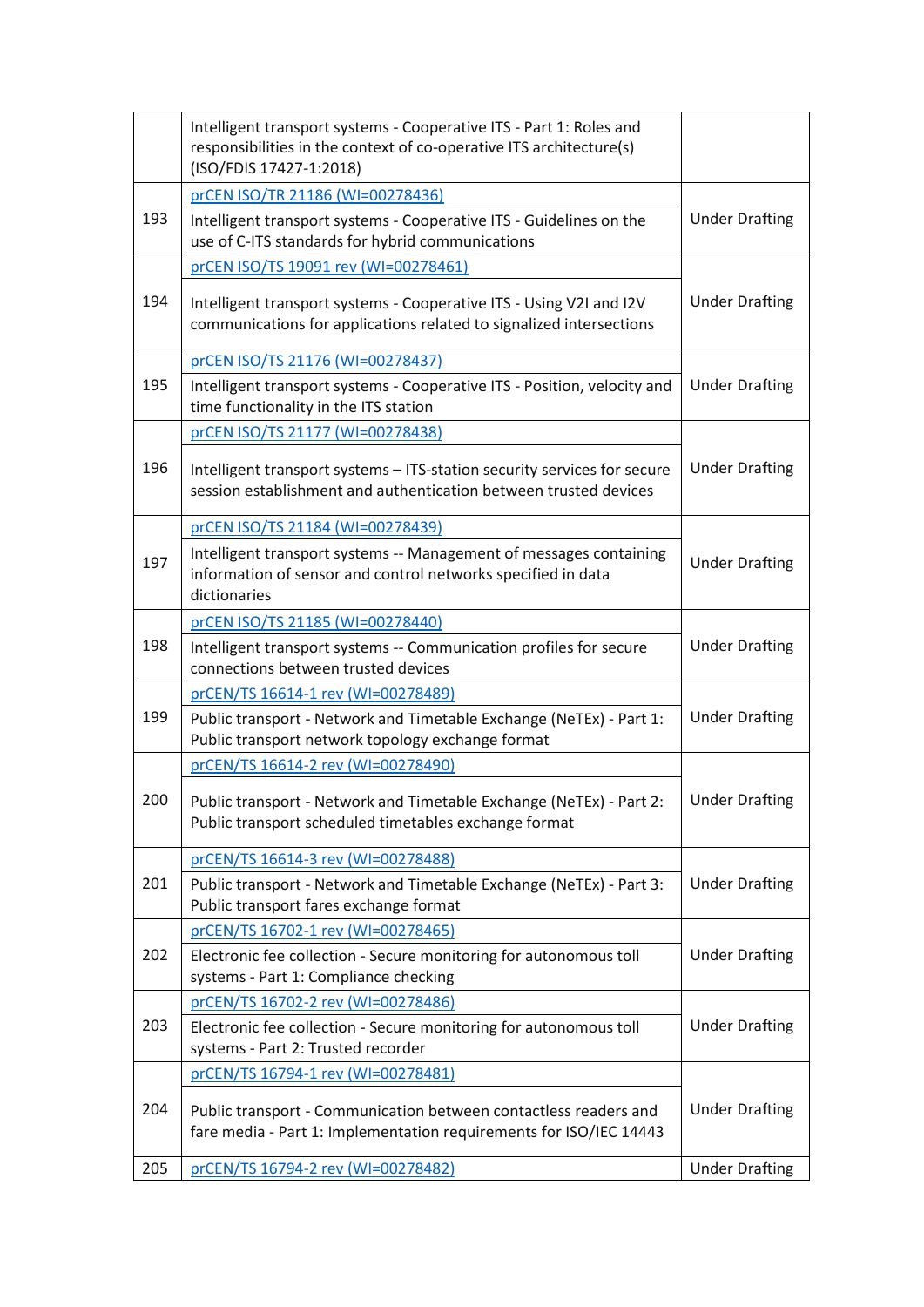|     | Public transport - Communication between contactless readers and<br>fare media - Part 2: Test plan for ISO/IEC 14443                                                        |                       |
|-----|-----------------------------------------------------------------------------------------------------------------------------------------------------------------------------|-----------------------|
| 206 | prEN (WI=00278494)<br>Intelligent transport systems - eSafety - eCall OAD for multiple<br><b>Optional Additional Datasets</b>                                               | <b>Under Drafting</b> |
| 207 | prEN 15722 rev (WI=00278493)<br>Intelligent transport systems - eSafety - eCall minimum set of data                                                                         | <b>Under Drafting</b> |
| 208 | prEN 24014-1 rev (WI=00278435)<br>Public transport - Interoperable fare management system - Part 1:<br>Architecture                                                         | <b>Under Drafting</b> |
| 209 | prEN ISO 12813 rev (WI=00278495)<br>Electronic fee collection - Compliance check communication for<br>autonomous systems                                                    | <b>Under Drafting</b> |
| 210 | prEN ISO 16407-2 (WI=00278414)<br>Electronic fee collection - Evaluation of equipment for conformity to<br>ISO 17575-1 - Part 2: Abstract test suite (ISO/DIS 16407-2:2017) | <b>Under Approval</b> |
| 211 | prEN ISO 16410-2 (WI=00278415)<br>Electronic fee collection - Evaluation of equipment for conformity to<br>ISO 17575-3 - Part 2: Abstract test suite (ISO/DIS 16410-2:2017) | Under Approval        |
| 212 | prEN ISO 17429 (WI=00278462)<br>Intelligent transport systems - Cooperative ITS - ITS station facilities<br>for the transfer of information between ITS stations            | <b>Under Drafting</b> |
| 213 | prEN ISO 17573-1 (WI=00278485)<br>Electronic fee collection - System architecture for vehicle related<br>tolling - Part 1: Reference model                                  | <b>Under Approval</b> |
| 214 | prEN ISO 22418 (WI=00278492)<br>Intelligent transport systems - Fast service announcement protocol<br>(FSAP) (ISO 22418:2018)                                               | <b>Under Drafting</b> |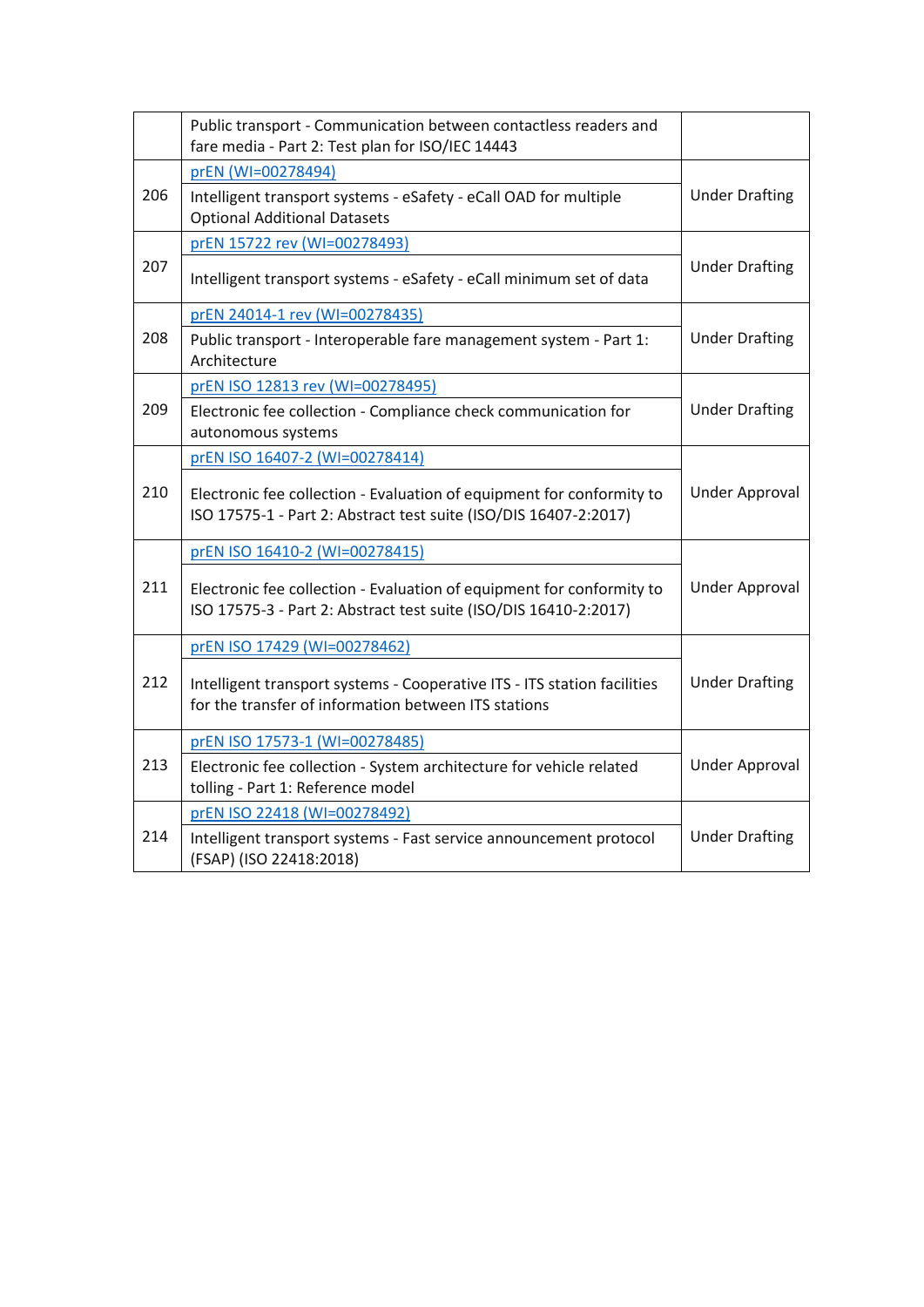## <span id="page-28-0"></span>**4.2 Annexure 2: List of standards published by ETSI TC ITS**:

The following is a list of the 20 latest published ETSI standards on intelligent transport systems.

| S.<br>No.      | <b>Standard</b><br>No.   | <b>Title</b>                                                                                                                                                                                                                                                                                                                                        | <b>Status</b> |
|----------------|--------------------------|-----------------------------------------------------------------------------------------------------------------------------------------------------------------------------------------------------------------------------------------------------------------------------------------------------------------------------------------------------|---------------|
| $\mathbf{1}$   | TS 101 539-2             | Intelligent Transport Systems (ITS); V2X Applications; Part 2:<br>Intersection Collision Risk Warning (ICRW) application<br>requirements specification                                                                                                                                                                                              | Published     |
| $\overline{2}$ | TS 102 941               | Intelligent Transport Systems (ITS); Security; Trust and Privacy<br>Management                                                                                                                                                                                                                                                                      | Published     |
| 3              | TR 103 415               | Intelligent Transport Systems (ITS); Security; Pre-<br>standardization study on pseudonym change management                                                                                                                                                                                                                                         | Published     |
| 4              | TS 102 687               | Intelligent Transport Systems (ITS); Decentralized Congestion<br>Control Mechanisms for Intelligent Transport Systems operating<br>in the 5 GHz range; Access layer part                                                                                                                                                                            | Published     |
| 5              | TS 102 940               | Intelligent Transport Systems (ITS); Security; ITS<br>communications security architecture and security<br>management                                                                                                                                                                                                                               | Published     |
| 6              | EN 300 674-<br>$2 - 2$   | Transport and Traffic Telematics (TTT); Dedicated Short Range<br>Communication (DSRC) transmission equipment (500 kbit/s /<br>250 kbit/s) operating in the 5 795 MHz to 5 815 MHz frequency<br>band; Part 2: Harmonised Standard covering the essential<br>requirements of article 3.2 of Directive 2014/53/EU; Sub-part 2:<br>On-Board Units (OBU) | Published     |
| 7              | TS 103 097               | Intelligent Transport Systems (ITS); Security; Security header<br>and certificate formats                                                                                                                                                                                                                                                           | Published     |
| 8              | TS 103 544-1             | Publicly Available Specification (PAS); Intelligent Transport<br>Systems (ITS); MirrorLink; Part 1: Connectivity                                                                                                                                                                                                                                    | Published     |
| 9              | TS 103 544-<br>10        | Publicly Available Specification (PAS); Intelligent Transport<br>Systems (ITS); MirrorLink; Part 10: UPnP Client Profile Service                                                                                                                                                                                                                    | Published     |
| 10             | TS 103 544-<br>11        | Publicly Available Specification (PAS); Intelligent Transport<br>Systems (ITS); MirrorLink; Part 11: UPnP Notification Server<br>Service                                                                                                                                                                                                            | Published     |
| 11             | TS 103 544-<br>12        | Publicly Available Specification (PAS); Intelligent Transport<br>Systems (ITS); MirrorLink; Part 12: UPnP Server Device                                                                                                                                                                                                                             | Published     |
| 12             | TS 103 544-<br><u>13</u> | Publicly Available Specification (PAS); Intelligent Transport<br>Systems (ITS); MirrorLink; Part 13: Core Architecture                                                                                                                                                                                                                              | Published     |
| 13             | TS 103 544-<br><u>14</u> | Publicly Available Specification (PAS); Intelligent Transport<br>Systems (ITS); MirrorLink; Part 14: Application Certificates                                                                                                                                                                                                                       | Published     |
| 14             | TS 103 544-<br>15        | Publicly Available Specification (PAS); Intelligent Transport<br>Systems (ITS); MirrorLink; Part 15: Application Programming<br>Interface (API) Level 1 & 2                                                                                                                                                                                         | Published     |
| 15             | TS 103 544-<br><u>16</u> | Publicly Available Specification (PAS); Intelligent Transport<br>Systems (ITS); MirrorLink; Part 16: Application Developer<br>Certificates                                                                                                                                                                                                          | Published     |